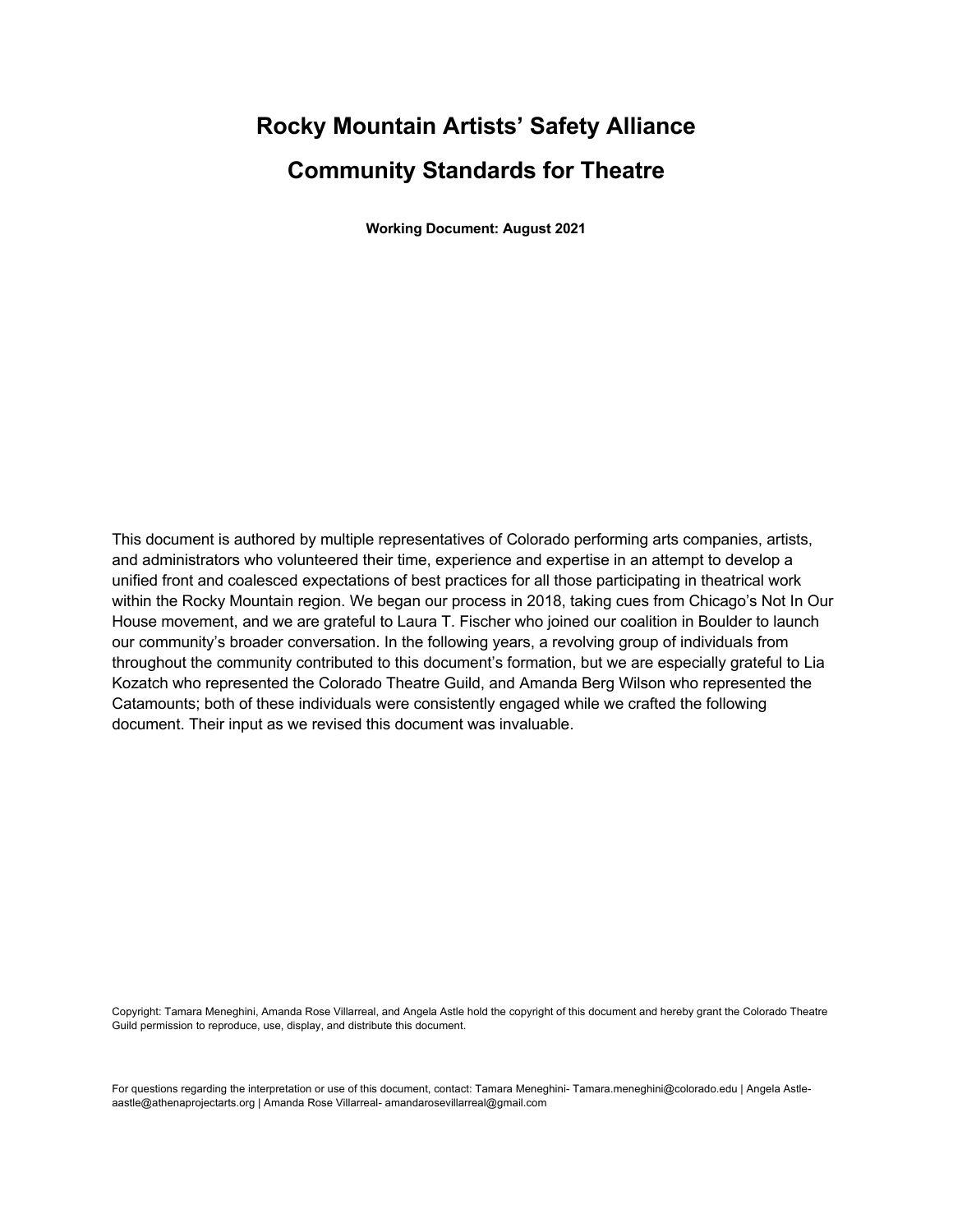## **Table of Contents**

| <b>Pt.1 : Introduction</b> |  |
|----------------------------|--|
|                            |  |
|                            |  |
|                            |  |
|                            |  |
|                            |  |
|                            |  |
|                            |  |
|                            |  |
| Pt 2: CRP and NED          |  |
|                            |  |
|                            |  |
|                            |  |

## Pt 3: The Standards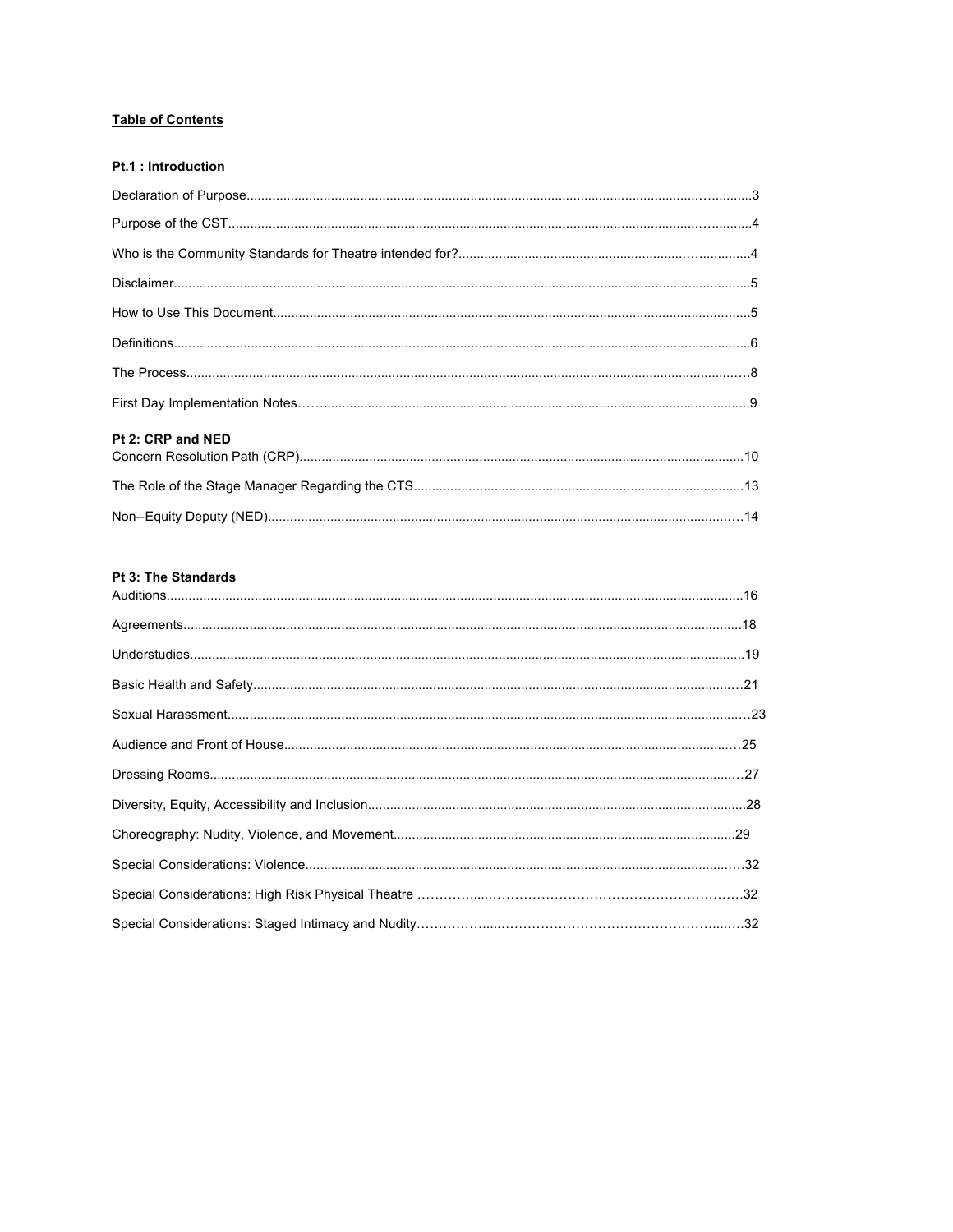## **Declaration of Purpose**

The Rocky Mountain Artists' Safety Alliance recognizes that in the US, live theatre production has been a space traditionally dominated by a white cultural identity group and, consequently, effort at establishing equality has been historically imbalanced, and the theatre industry's efforts in establishing equity have historically been characterized by words without supporting actions. The goal of this document and its practices is to shift the cultural identity attention from mere gestures of inclusion to a deeper understanding and recognition, and to create relationships with other identity groups outside of the established dominating white culture.

We recognize that theatre artists from non-dominant identity categories navigate the theatre industry and art form differently. An individual's Identity may be connected to any kind of social group that has its own distinct culture. It can be related to nationality, ethnicity, religion, social class, generation, locality, race, gender, history, language, temporary abledness, and sexuality, to name a few. We are committed to building relationships with groups outside of traditional white majority authority, to learn from each other and be transparent about the historical imbalance of power and advantage that can make creative environments unsafe.

We also recognize that individuals' boundaries may be rooted in physical, social, cultural, emotional, personal, or professional needs. Boundaries differ based on individuals and circumstances, and should be respected, even when they are not shared.

With this in mind, we recognize that when creative environments are unsafe for any individual or identity, both the artist and the art can become compromised. Spaces that prize "raw," "violent," and otherwise high-risk material can veer into unsafe territory if there are no procedures for prevention, communication, and when necessary, response. Too often, artists have been afraid to respond to abusive or unsafe practices, particularly where there is a power differential between the people involved. Artists have been afraid that speaking out will ruin a show or harm their reputations. We believe that having pathways for response to unsafe conditions and harassment help to maintain the integrity of the work, its participants, and the organization.

This document seeks not to define artistry, prescribe how art is created, value one kind of work over others, or stand as a legal document. It seeks rather to create awareness and systems that respect and protect the human in the art – to foster safe places and practices so that artists may safely endeavor to do dangerous things. It is the result of input from a large and experienced group of theatre producers and artists. It is meant to be flexible and to accommodate as many types and styles of theatre, organizations of diverse structures, budgets, and environments as possible.

The Equal Employment Opportunity Commission (EEOC) is responsible for enforcing anti-discrimination laws, but many theatre participants are not covered by EEOC protections. Actors who work under an AEA contract enjoy limited protections and opportunities for registering complaints, but only if the participant is a member of the union and the issue is covered in the AEA rulebook. Moreover, certain kinds of conduct can be harmful even though they are not technically unlawful. We seek to foster awareness of what artists should expect, and what companies can strive to provide in their spaces, when EEOC and AEA do not apply.

The overriding tenets of this document are: communication, safety, respect, and accountability.

The practices outlined in this document are voluntary, cost-free, and not subject to enforcement by any outside body. Organizations that adopt this document, and participants who work with these organizations, endorse the intention to support safe environments by reading the document and following its procedures and protocols. All involved are encouraged to call attention to situations when these intentions are not being met by using the reporting channels herein.

## **Purpose of the CST:**

The Community Standards for Theatre is a voluntary tool for self-governance that seeks to nurture communication, safety, respect, and accountability of participants at all levels of theatrical production. Its mission is to create: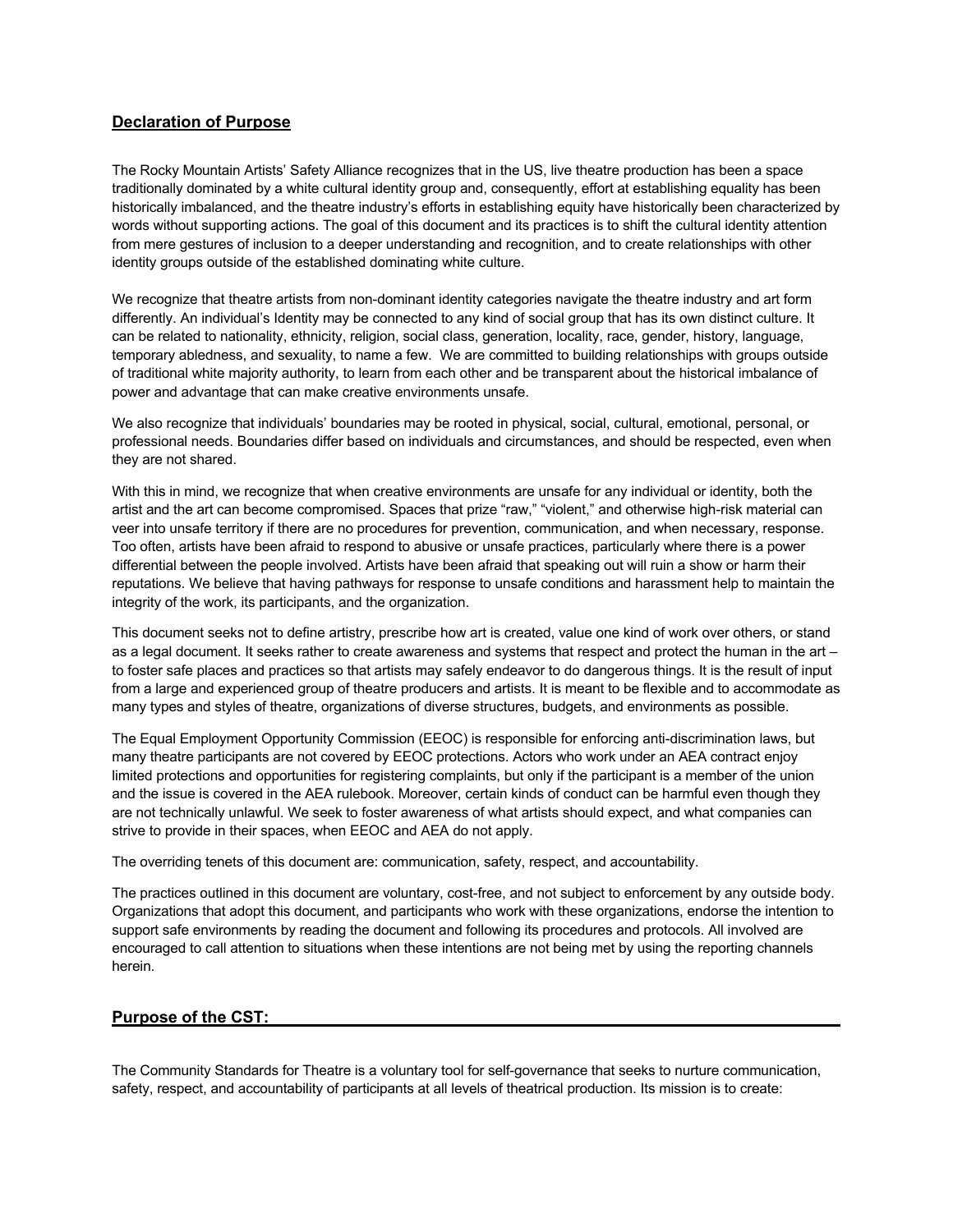• Spaces free of harassment. We define harassment as unwanted and/or inappropriate coercive verbal, physical, emotional, or sexual acts and behavior.

• Nurturing environments. We define nurturing environments as saturated with safety, trust, and accountability so that the environment imbues participants with the ability to feel supported in facing challenges, engaging with risk of mind and body, and establishing the freedom to create theatre that represents the full range of human experience.

• A common understanding of practices for theatre environments, including written, reproducible standards available at no cost.

• Peer support through mentorship and collaboration through online communication and community outreach.

### **Who is this document for?**

Non-Union theatres: Non-union theatre companies were the inspiration for this document. They traditionally have the fewest regulations and support services. They are also where many theatre artists develop their craft and their professional ethics.

Union theatres: Those who work in Union theatres, particularly those that do not meet the EEOC's standard of a "workplace" are not protected by EEOC laws. The CTS is a tool for self-regulation that can allow small union theatres to assert professional expectations in their space

Large union theatres: While many large, institutionalized theatres have HR departments and are covered by EEOC law, this document seeks to provide procedural preventions of unsafe conditions, industry-specific discussion of sexual harassment and other elements that are not covered in the current AEA rulebook.

Theatre schools: Whether a college, a for-profit acting school, high school theatre club or other learning environment, these standards can help emerging artists learn what is expected of them, and what they can expect from potential environments they may engage in.

Parents: For parents who have children considering a career in the arts, these standards can support conversations about professional behavior, boundaries, and expectations. Too often when emerging artists find themselves in an abusive or otherwise environment, they have said "I didn't know who to talk to," or "I just thought that's the way things go." One intention of this document is to educate prospective arts participants of what a safe environment can look like.

## **Disclaimer**

This document is a nonbinding set of principles. It reflects the current state of a continually evolving interest to establish standards in theatre spaces, particularly theatres that do not have human resource departments or other institutionalized mechanisms to prevent and respond to unsafe environments and harassment. This document is not an agreement or contractual document. It is not intended, either by its explicit language or by implication, to create any obligation or to confer any right. It is not intended to change any person's legal, employment, or contractual status or relationships. Rather, it is intended as a vehicle by which organizations can demonstrate their desire to apply standards, preventions, and resolution procedures that are identifiable, reproducible, uniform, and shared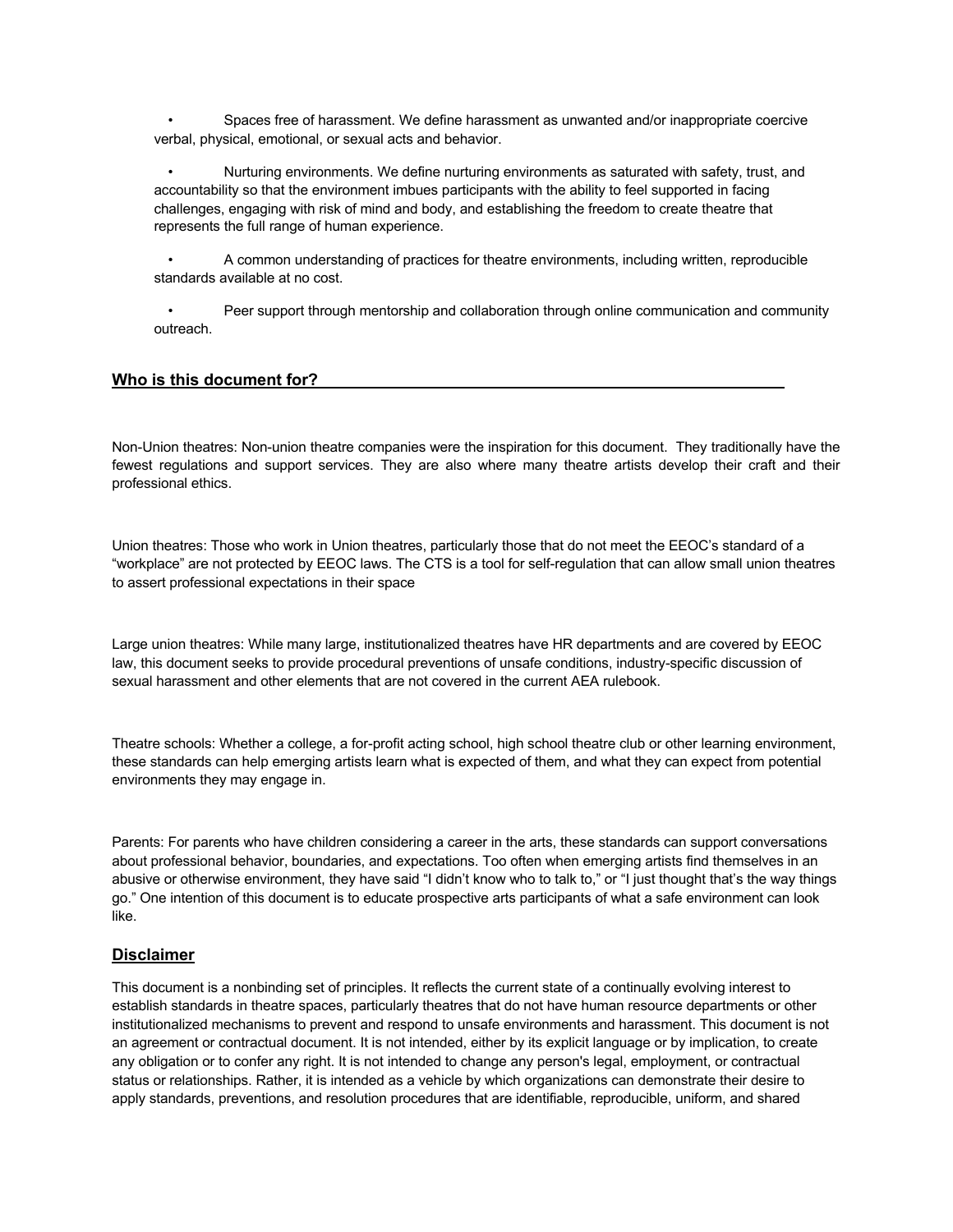among a wider theatre community. By indicating their endorsement of the CTS, organizations publicize the intention herein to existing and potential participants, rather than entering into a legally binding commitment. Notwithstanding the foregoing, nothing in the CTS should be construed to prevent a theatre company or producer from affirmatively incorporating the standards set forth here into their agreements or other legal documents and thereby to imbue some or all of these standards with legal force. This document is an on-going collaboration of a growing community of organizations interested in adopting it. It will continue to develop as more experience with the document develops.

## **How to Use This Document**

The following sections seek to define terms created for this document, provide a timeline for how the document is used from season-selection through strike, share wisdom from companies that have piloted the document, and offer suggestions for how to get off on the right foot when introducing the document on the first day of rehearsal.

## **Definitions**

Actor An individual who has been cast to perform in a live production.

Casting Authority The individual or individuals who determine which actors are cast in a production.

Diversity The process of welcoming, acknowledging, and celebrating all social and cultural identities within working spaces, communities, and creative endeavors.

Equity The pursuit of frameworks that allow all participants to be heard with impartiality and treated with fairness, while acknowledging hierarchies historically present in the theatrical production process.

Inclusion Action taken to establish and maintain thoughtful and reciprocal relationships with individuals, members of the creative team, and the community.

Participant Someone who is engaged by a producer to participate in the creation of a performance. This includes actors, choreographers, designers, directors, production staff, box office staff, board members, volunteers, donors, and anyone involved in the work of the theatre.

Production The conglomerate of efforts which result in one or more public performances.

Producer The person, company, or organization responsible for mounting a production.

We/Our Sections are written from the perspective of the producer. For example, "We recognize our responsibility to…," can be read as, "We, the producers, recognize our responsibility to…."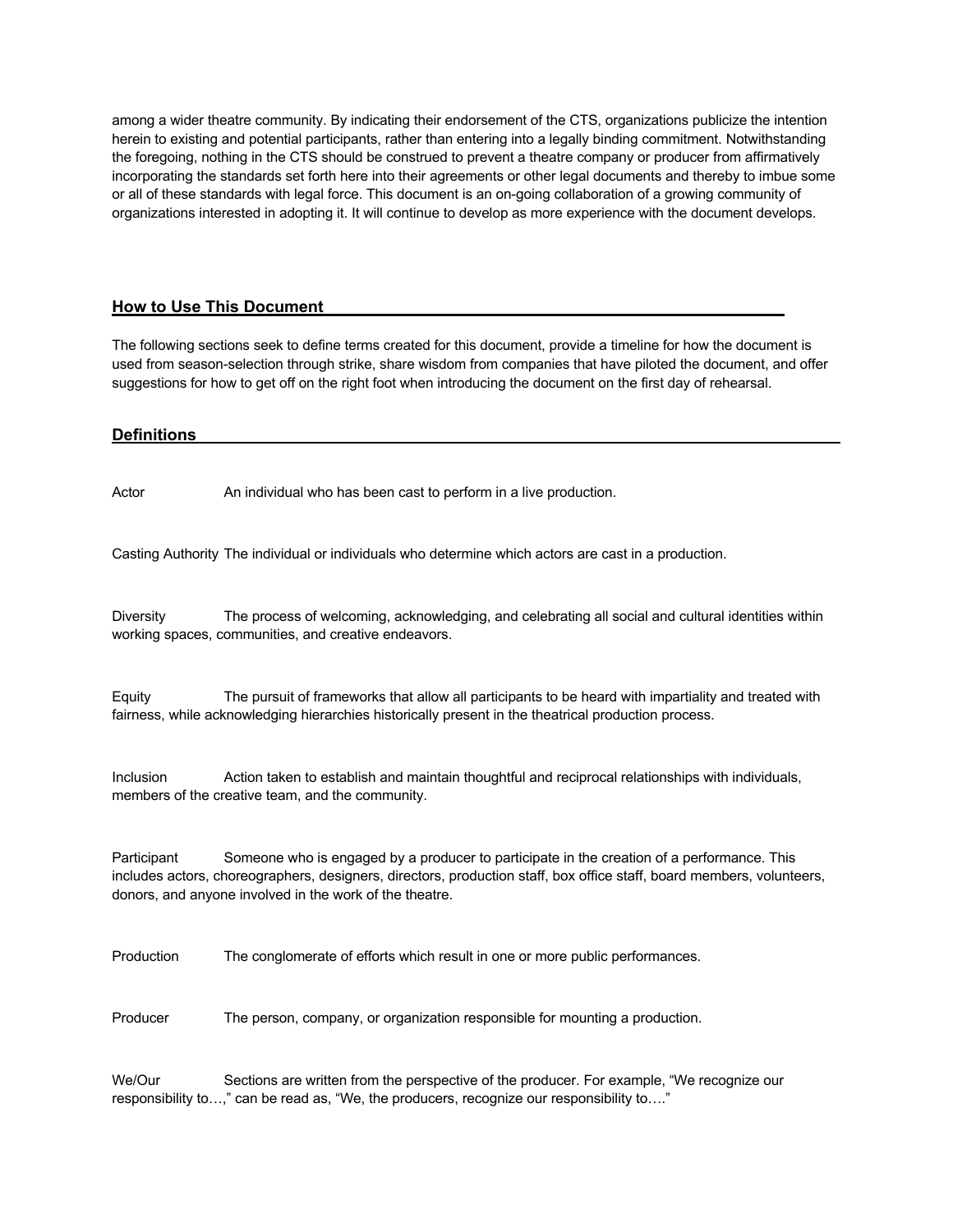## **Terms Created for this Document**

The following terms and their meanings are used within each Standard of this document.

The Goal: Each standard will be introduced with a goal; wherein a "creative problem" can be "solved." Rather than creating a prescriptive action for every situation, a "goal" can be achieved in many different ways. The overarching goal is to create a participant-friendly space that values communication, safety, respect, and accountability.

Expectations: A list of collected suggestions that may assist in ensuring that the aforementioned goals are accomplished and maintained. These might be understood as collected wisdom, and most are common practice in professional theatre spaces, but we have taken care to include even the most commonly understood expectations for the benefit of those who are new to our industry, our community, or who are otherwise not as familiar with the workings of these spaces. These suggested solutions are geared for all budgets, size, performance venue, production style, etc.

Requires Disclosure: Disclosure assists prospective participants to make informed decisions when accepting auditions and offers, and helps participants physically, mentally, and emotionally prepare for circumstances by knowing what to expect before they walk into the room for the first time. Disclosure also helps the producer assemble willing, able, and informed participants. In the event that elements of the CTS are not achievable (if a rehearsal is outside without access to drinking water, for example), conditions should be disclosed to all participants. Some standards have a "requires disclosure" section which serve to identify known elements that, if an organization cannot provide, should be disclosed. These items are not in the larger section as they might require money, or staff, and therefore do not meet the goal of the CTS to be usable for organizations of all budgets.

Explore it Further: In the interest of engaging producers at every budget level, this document seeks to suggest cost-free solutions. Suggestions that require money or other resources (sprung flooring, for example), appear in "Explore It Further" subsections.

Implementation Notes: During the Pilot Year, successful strategies for implementation were collected and are shared in these sections. It is understood that these sections may grow with more experience with CTS in spaces where it is used.

## **The Process**

Adopting the CST is a process that engages every level of a producing organization from season selection through strike. This process requires a balance wherein the CST is present without stifling creativity or causing participants to feel hesitant or distracted. One extreme would be filing the document away in a drawer and forgetting about it until a problem comes up. The other extreme would be a policed environment in which the document becomes a tool for punishment or judgment. Each organization should strive to make the CST work in their own space. A few things to keep in mind:

• The CST should be discussed at every level of the company, including company and board meetings. Everyone from the Board Chair to administrative staff to ensemble members to visiting participants should be encouraged to read the document, understand the company's commitment to its adoption, and any responsibilities each participant may have.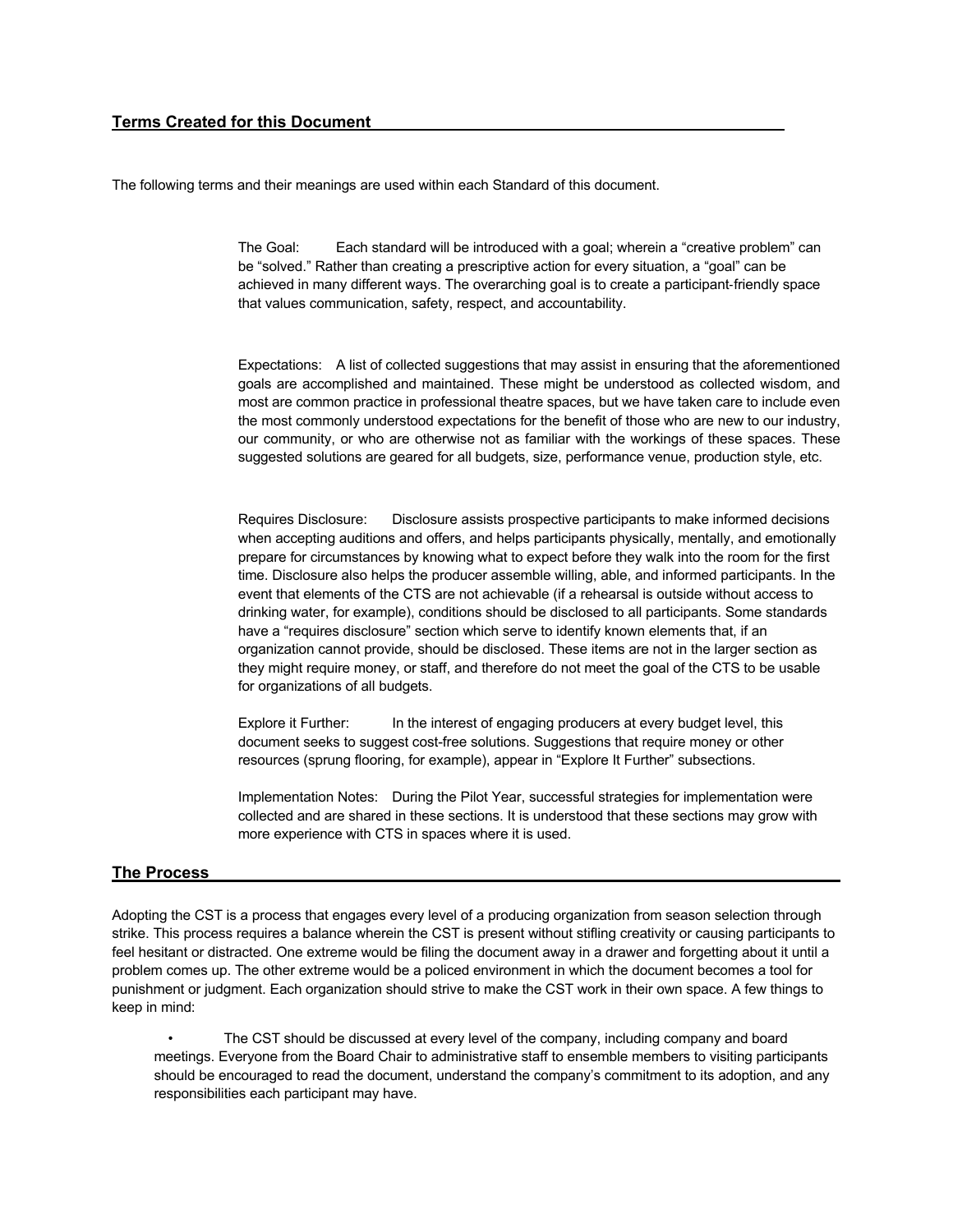• The CST should be discussed as early as season selection meetings and pre-production meetings. Many problems can be avoided when safety issues are a regular part of pre-production discussions. For example, if a company cannot afford safe rigging, it should avoid plays that require aerial work. If a company cannot afford a fight choreographer, then a play with onstage violence might not be in the cards. The CST is a tool for discussion to guide organizations in ensuring safety within their financial means and/or expertise.

• Prospective stage managers should be informed that this document is being used with enough time for them to review the document and discuss the additional procedures and responsibilities.

• The casting authority has an important role to play, and should be well versed in the document, particularly the audition section.

The CST requires a thorough discussion on the first day of rehearsal. This is when participants with no exposure to the CST will first encounter it. Taking the time (a suggested minimum of 30 minutes) to discuss the CST in the first rehearsal will increase the chances of success with the CST. Getting off on the right foot is essential to this process and the First Day Implementation Notes is designed to help.

• CST protocols throughout the rehearsal process, particularly for high--risk content.

• Many elements of the CST come into play during tech. Taking the time to visit safety, privacy, and other CST elements helps to prevent problems before they happen.

• The CST offers suggestions for preventions and responses to issues throughout the run.

• Theatres should be ready to address concerns. This document seeks to prevent some issues, but given that the document encourages those with concerns to come forward, it's recommended that theatres avail themselves of conflict resolution techniques.

## **First Day Implementation Notes**

Creating a script for first rehearsals can make sure that all of the important points are covered. This script should be delivered by one or more representatives of the producing theatre. See the Appendix section of this document for a First Rehearsal Script example, including an Oops/Ouch approach for handling issues when they arise.

Here are some of the most important things to communicate at the First Rehearsal:

#### Tell the company why you've chosen to adopt the Community Standards for Theatre.

#### Distribute the Concern Resolution Path (CRP)\*.

The CRP documents communication pathways for resolving concerns before they get out of hand, to inform participants who to talk to if issues arise, to avoid repeated unsafe practices, and to mentor those who violate boundaries. The CRP and the Non-Equity Deputy are designed to provide confidential reporting channels that support and protect everyone, including the person/s that create concern. Gossiping with those outside the reporting channels, or creating an atmosphere of "heroes and villains" can result in an inability to use the document to mentor and resolve issues peacefully. There are gray areas on stage. People can get hurt physically and/or emotionally without there being a "bad guy." In every possible situation, the CRP should be used to mentor participants, and nurture a positive and safe environment.

#### Discuss the Non Equity Deputy (NED).

The NED is a confidential liaison (reporting channel) between participants, the stage management team, and others on the CRP. The NED does not decide who's right and wrong, or even necessarily solve problems, but helps to ensure that communication paths are open. The NED is selected by the participants of each production by the end of the first week of rehearsal and is, whenever possible, not an ensemble member or employee of the producer. More specifics are available in the section of this document dedicated to the NED.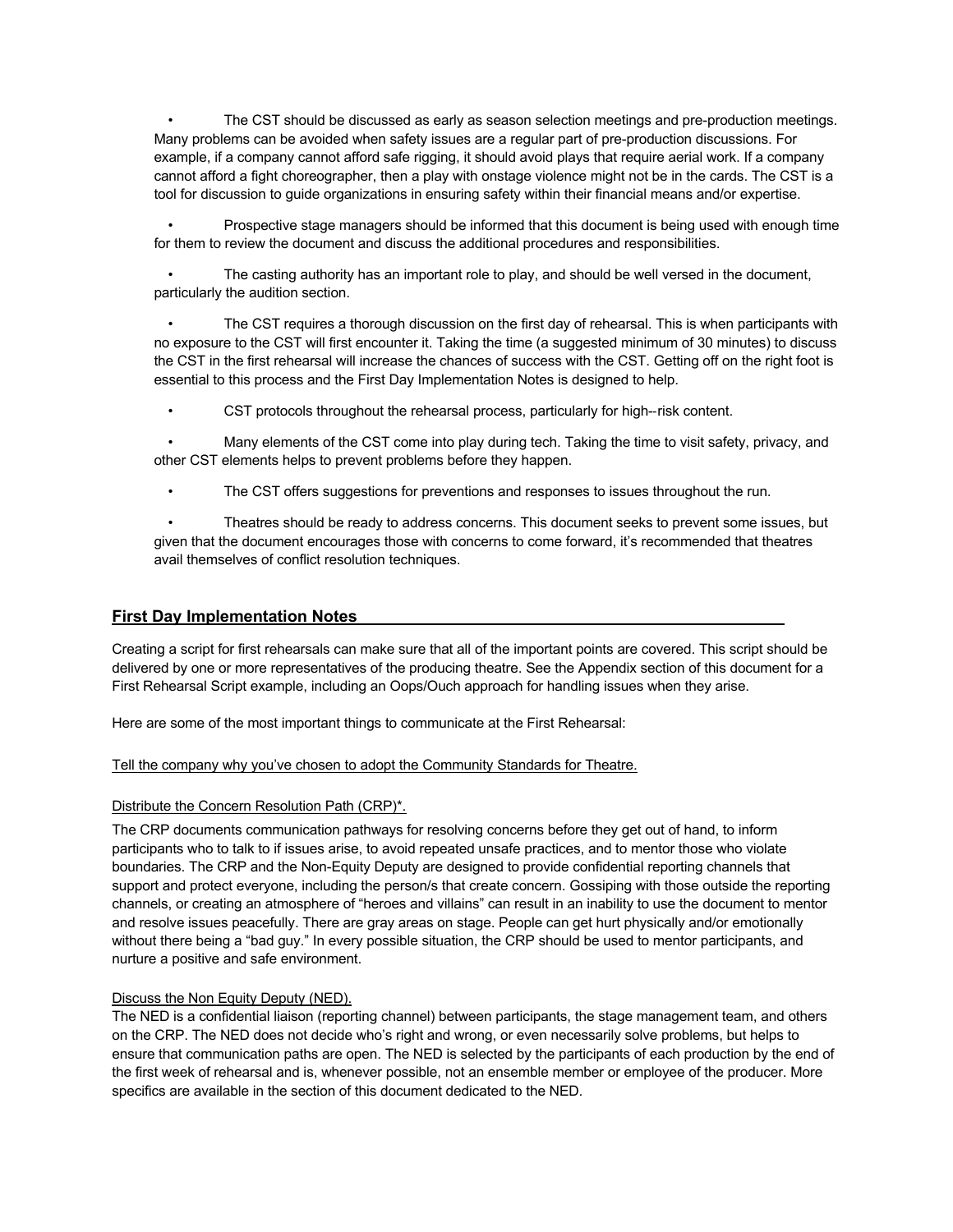## Point out areas of the CTS that are particularly pertinent to the production.

If there are high-risk elements in the production (sexual content, fights, nudity) suggest that the participants read those sections of the document in the interest of letting them know that safety protocols have been a part of the planning process for the production.

\*Producers are not asked to distribute hard-copies of the entire document, but please tell the company that they can read the document in its entirety online at www.rockymountainasa.org. (to be available shortly)

## **Concern Resolution Path (CRP)**

### The Goal

The CRP is not intended to dictate means of addressing all personal friction. Rather, the goal of the CRP is to provide a documented communication pathway to address physical and mental safety, harassment, or other serious concerns in a production or within an organization. The CRP seeks to inform participants what to do when they face serious issues, whom to address with such issues, and to put in place a framework that dispels the fear of reprisal for reporting issues of safety, harassment, or other serious concerns.

### **Expectations**

The CRP should be printed and distributed to all participants and discussed on the first day of rehearsal. It should be clearly communicated that the producer seeks to resolve concerns early, before participants or the production are put at risk and before the concern escalates.

#### What is a Concern Resolution Path (CRP)?

The CRP provides names and contact information for members of the organization and production who have agreed to be responsive to reported issues and work to resolve them. It consists of:

- A written, clear, and transparently shared list of procedures for addressing a concern;
- A written, clear, and transparently shared list of persons with whom the concern should be addressed;
	- A commitment to give reported concerns priority and a reasonable timeline for resolution.

#### **Structure**

## Level One

We recognize that many concerns can be resolved through conversation with the parties involved. Whenever possible participants should be encouraged to discuss challenges and concerns with one another. Sharing and hearing concerns with openness and respect can prevent situations from escalating further. Level One concerns are characterized by interpersonal irritation, one-time infractions, potential misunderstandings, and disagreements. Potential steps to be taken at Level One include:

- The individuals involved resolve the conflict themselves
- The individuals involved seek assistance from the NED, SM, or Director and are thereafter able to resolve the conflict

#### Level Two

Level Two concerns are those circumstances in which an individual's attempts to resolve the conflict was unsuccessful for any given reason, or circumstances in which unwanted behavior has been repeated. The following participants should be granted a certain level of authority and trust to determine whether a concern can be resolved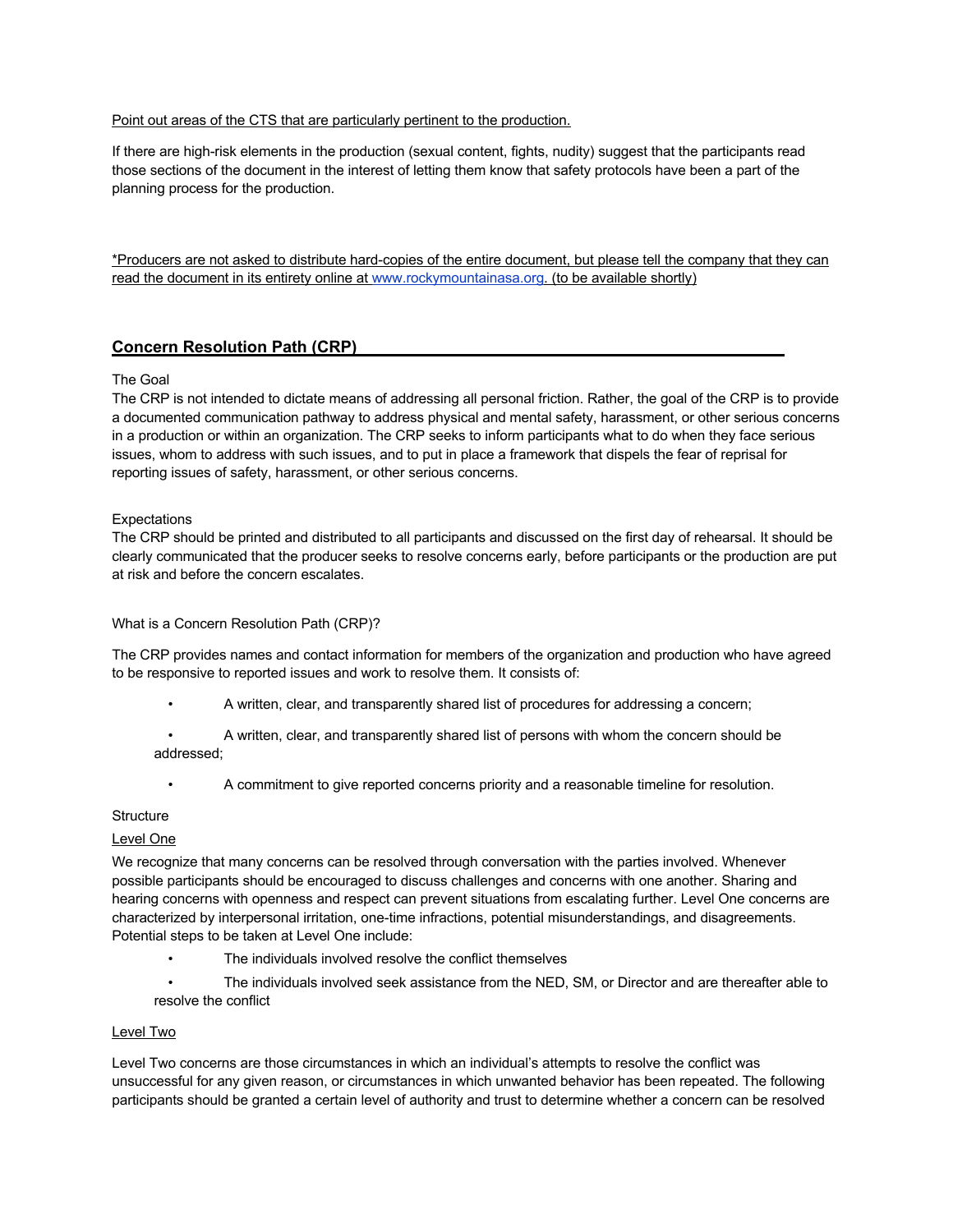at this level or if it needs to be sent to the next level. All concerns should be reported to Level Three, even if no action is required. At Level Two, an individual is expected to reach out to one of the following participants to seek assistance:

- Non-Equity Deputy
- Stage Manager
- Production Manager
- **Director**

At Level Two, a mentor relationship ought to be established to assist the parties involved in finding resolution. A Level Two-specified individual from the list above will help identify and contact potential mentors, establishing an agreement with the mentor to continue education, redirection, and check-ins with the individual who has instigated the concern. The mentor should report progress to the NED, who will document actions taken.

#### Level Three

Level Three concerns are characterized by their continuing nature or severity, and Level Three issues have already been attempted to be resolved at Levels One and Two. These participants should be considered the final level of the path, capable of resolving issues that have not been resolved prior to reaching this stage. They are strongly advised to consult with each other and review legal or other implications of any decision.

- **Artistic Director**
- Managing and/or Executive Director
- Other individuals legally responsible for the organization, including Board Members or equivalent

#### **Communication**

The CRP should be verbally explained and provided in writing at the first rehearsal (digitally and/or in print). It should include the name, title, and contact information for every individual on the CRP.

A copy of the CRP should be posted or otherwise available in the rehearsal and performance spaces.

Participants should be encouraged to report their concerns in writing for record keeping purposes.

#### Record keeping

The producer should maintain personnel files, which should include reported concerns. Such files are to be kept confidential and accessible only to the individual(s) responsible for maintaining the files.

The NED should maintain a journal or notebook, recording all concerns brought to the NED. Each entry ought to include the date and approximate time at which the NED was contacted, names of the person(s) reporting the concern, names of all those involved, and actions taken thus far. These notes should not be shared with other cast or crew members aside from those to whom the NED reports at Level Two and Three. These notes ought to be shredded when the conflict is resolved, or maintained if legal remedies are pursued.

#### Legal Remedies

In the event of civil or criminal misconduct or liability, the CTS is not a replacement for legal advice or action, nor does it stand instead of any local, state or federal law.

Implementation Notes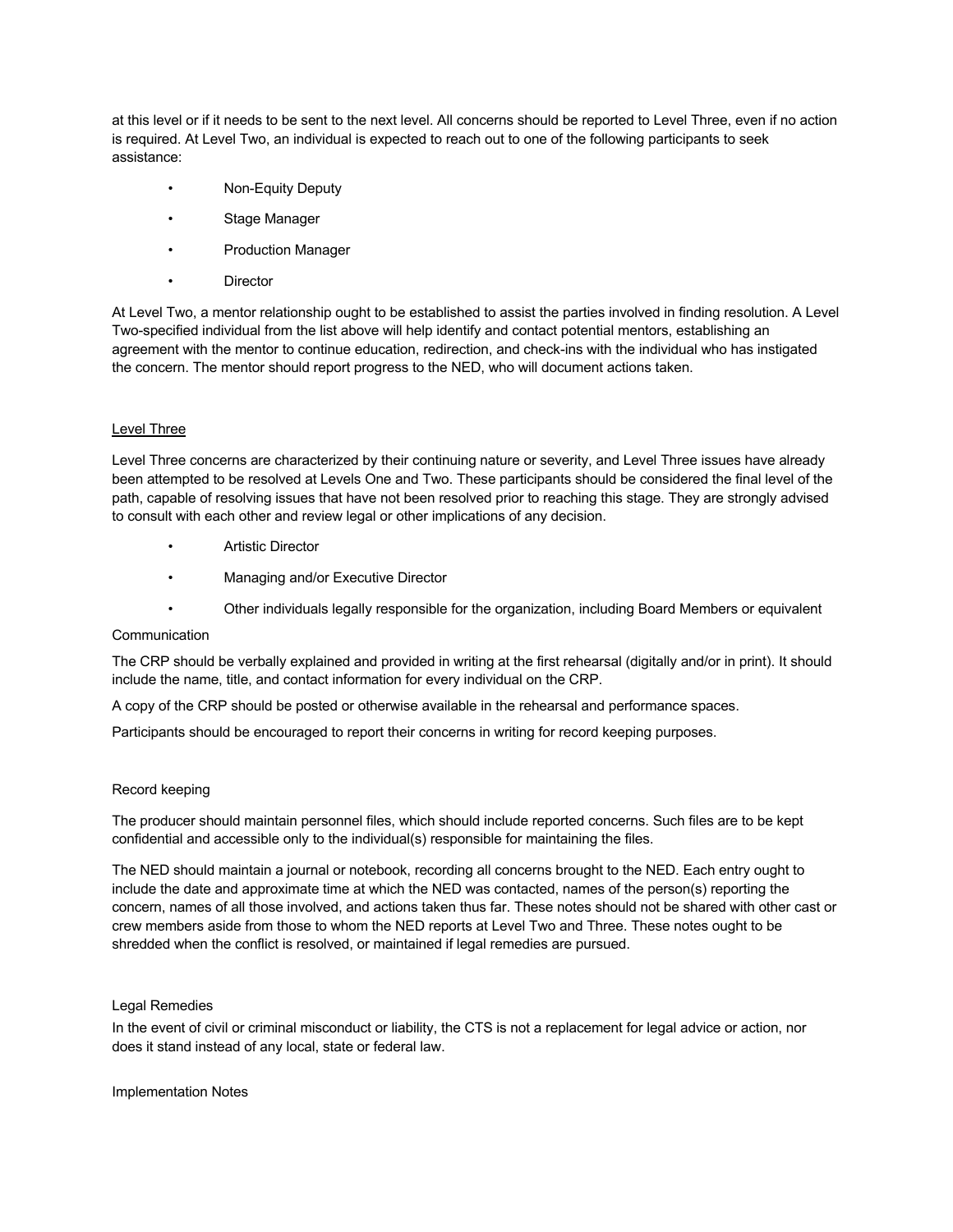Producers should create a flowchart outlining the names and contact information of all individuals who will serve on the path for each production so individuals feel competent and confident in following expected procedures in reporting violence, harassment, and safety concerns. Some of the individuals on the CRP will change with each production, and it should be updated for each production. Theatres may adapt the CRP to reflect their staffing structure.

The CRP is a tool to help create communication pathways to prevent and resolve issues, not create divisions. To that end, nothing in the CST encourages firing or marginalizing participants for mistakes, a momentary loss of temper, an argument (whether artistic or personal), a single unintentional injury, etc.

The CRP is designed to provide pathways to respond to events, behavior, and conditions that create reasonably understood unsafe conditions, not uncomfortable situations. The function and goal of the CRP should be discussed at the first rehearsal.

All individuals listed on the CRP should understand their role in resolving concerns, the process for recording concerns, and the process for reporting those concerns to others on the path.

Creating and using a CRP can assist with record-keeping.

The individuals listed on the CRP should be provided with resources and/or training in conflict resolution.

## **The Role of the Stage Manager Regarding the Community Standards**

#### The Goal

The Stage Manager (SM) is traditionally the primary communication conduit between participants and producers as well as between actors and directors, therefore playing a crucial role in executing the Community Standards of Theatre (CST). The goal of this standard is to respect that the additional responsibilities of the SM in theatres that use the CST compliment the expertise and authority of the SM as a leader and advocate throughout the production.

#### The Standard

The Stage Manager's responsibilities with regards to the CST are:

- Read and be familiar with the CST
- Know and follow the theatre's published CRP
- Ensure that consent is discussed before scenes of sexual content and nudity and document applicable specifics
- Document all choreography, including sexual content. Stage Management must be present for all rehearsals when choreography is rehearsed
- Allow for the selection of the Non-Equity Deputy (NED) during the first week of rehearsal and include the NED in the safety walk on the first day of tech before actors take the stage
	- Work with and communicate with the NED, particularly regarding any raised concern

#### Requires Disclosure

SMs should be told if an organization has adopted the CST before they commit to a production. SMs should have access to the script, or known scope of a production, before they agree to participate.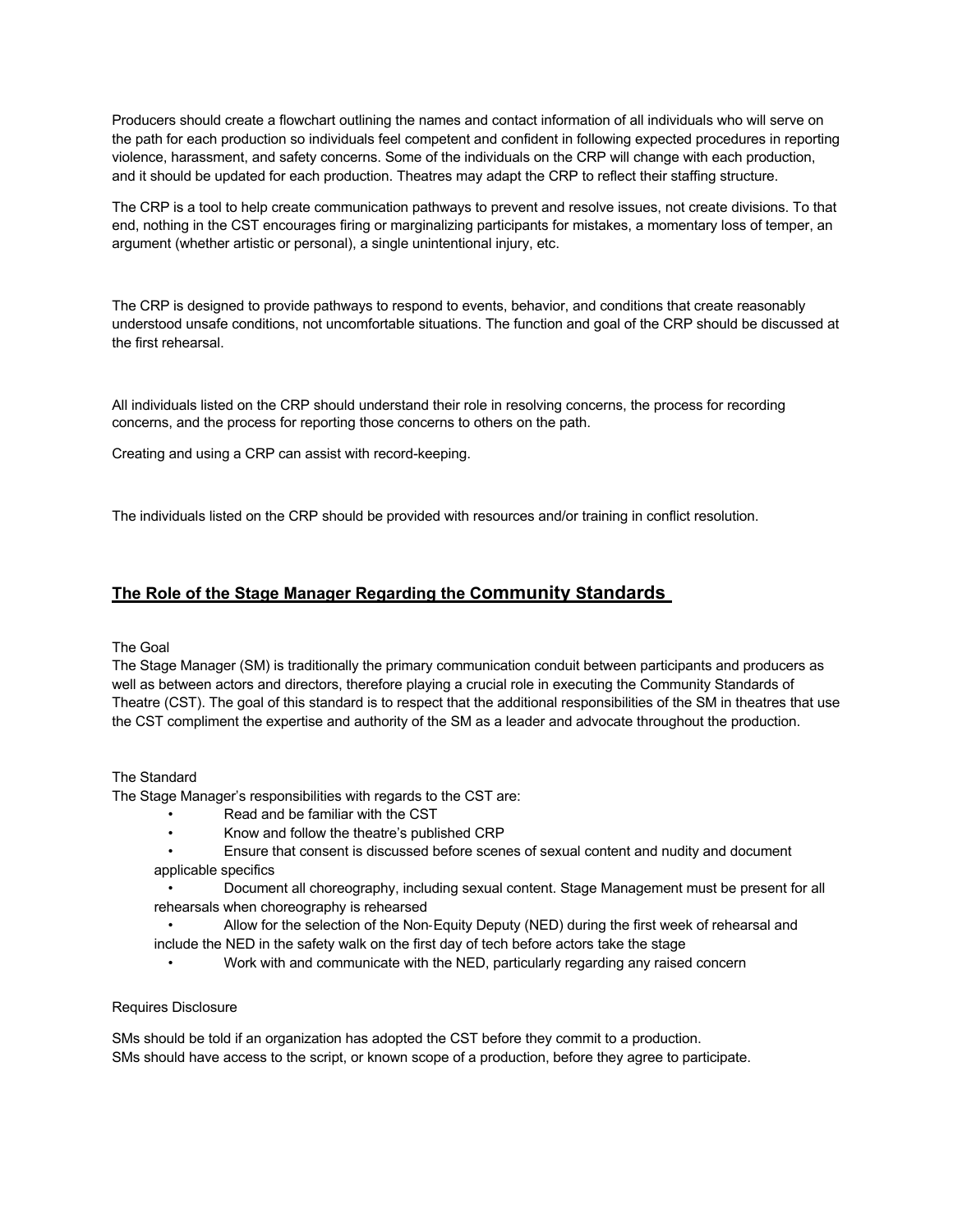## The Goal

The goal of the Non-Equity Deputy (NED) is to create a confidential and peer-level liaison/reporting channel between participants and the producer. Communicating concerns can be challenging. Participants often have long-standing relationships, aspirations for future collaboration, or a fear of being labeled "difficult." Any of these might dissuade a participant from voicing a concern. The NED can help to alleviate this tension.

## The Standard

The NED was inspired by Actors' Equity's "Equity Deputy," but the NED does not report to any outside regulatory body. The NED navigates these standards and the CRP to assist participants over the course of a single production, can serve as a reporting channel for an individual participant or an acting company when confidentiality is required or requested, and may also serve (alongside the stage manager) as a first contact when a concern cannot be resolved by an individual.

Role and Responsibilities of the Non-Equity Deputy (NED):

- Become familiar with—and familiarize others with—the CST, CRP, and any related policies and procedures provided by the producer
- Provide contact information and availability for consultation outside of rehearsal/performance space/hours

• Serve as a liaison between the cast, crew, stage management, and producer for issues brought to attention by participants

• Protect anonymity whenever possible

• Report concerns, both their own and those reported by fellow participants, using the CRP, and communicate the resolution of such concerns to fellow participants as appropriate

- Respond to concerns as quickly as possible (ideally within 24 hours)
- Shadow the SM on the safety walk-through (see the Basic Health and Safety Standard)

If working in an environment where temperature cannot be controlled, the NED should work with the SM to lead the cast and crew in coming to a consensus regarding the range of working environmental conditions

• The NED should clearly document all decisions regarding environmental expectations and weatherbased guidelines for rehearsal and performance

• Commit with integrity and empathy to prioritize the safety and wellbeing of participants and discourage efforts (intentional or otherwise) to use the CTS to divide or create an atmosphere of "heroes and villains"

• Engage the CRP if the SM is unable, unwilling, or is the individual of concern

• Understand that their role is not to solve problems or act in a judiciary role, but serve as a confidential reporting channel and liaison

Understand that their role is one of service and not a position of power or status

Outside of the NED's Scope

The NED should not override traditional roles of the SM, director, or any other member of the organization.

The NED should never create divisions or marginalize participants.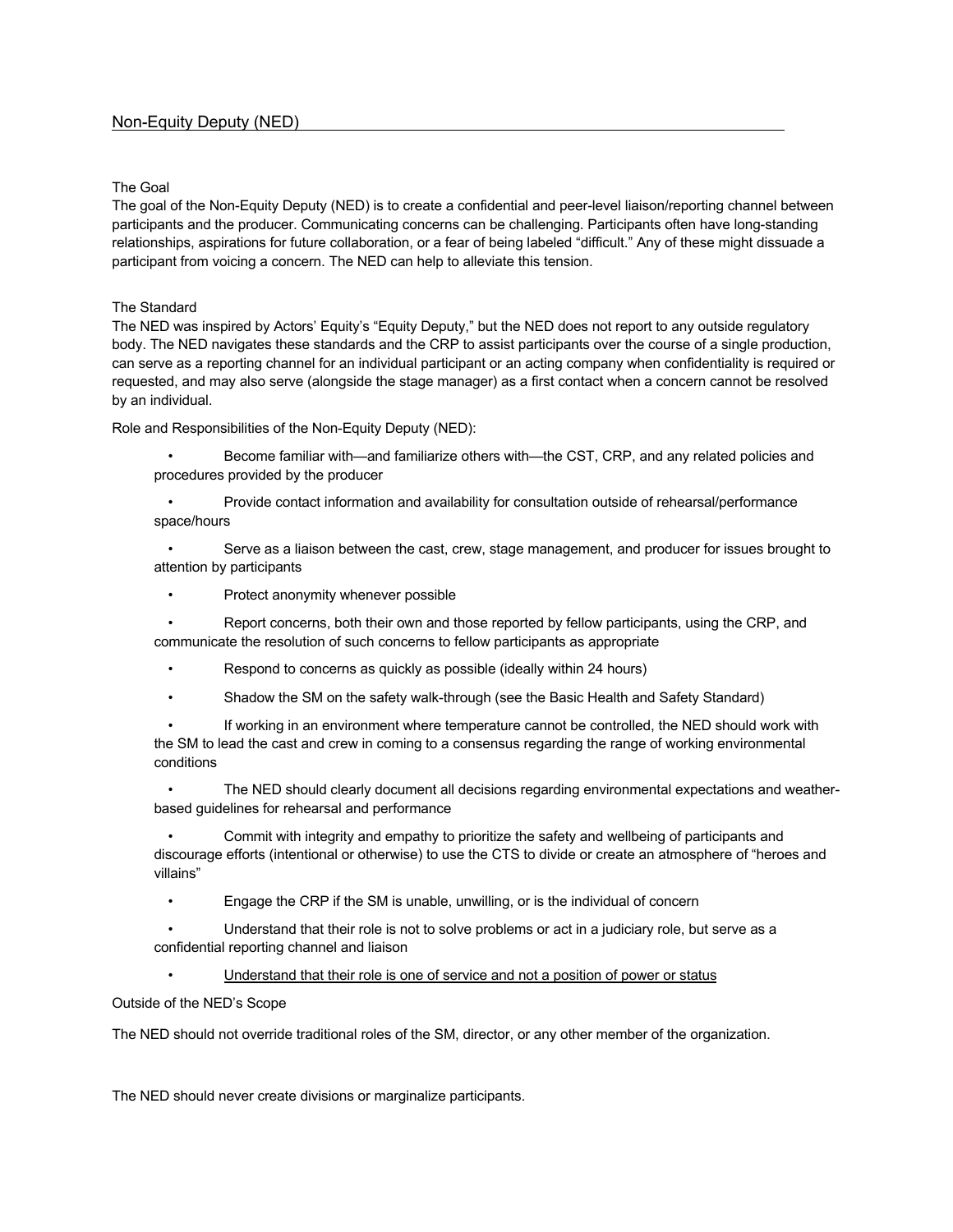Implementation Notes (how to select a NED)

Each producer should establish a process for selecting a NED. For example, this might include a nominating process with secret ballot at the first rehearsal or shortly thereafter.

If a getting-acquainted period is necessary (where participants don't know one another), a NED may be chosen by the end of the first week.

The NED is selected to establish a peer-level reporting process to interrupt potential power dynamics, and therefore can be any member of the acting ensemble or any non-actor not involved with administrative duties.

## **Auditions**

#### The Goal

This section aims to clarify expectations for participants and producing entities alike. We seek to communicate industry expectations so that all artists and producers in our community can be unified in understanding and expectations, despite age, background, or level of experience and expertise. For the purpose of this section, auditions may constitute interviews, readings, presentations of prepared pieces, improvisation, singing, movement, or similar activities involved in a casting process.

#### Expectations:

#### Audition Notices and Invitations:

Because disclosure promotes a sense of safety, informed decision making, and emotional and physical preparation on behalf of participants, our community asks that all producing entities include the following information in all audition notices and invitations:

- Role(s) for which the actor is called, and role(s) that already have been cast
- Any role that depicts a character with a specifically stated disability
- Directorial decisions regarding roles which will be portrayed differently than suggested in the script, including the reasoning of implementation of stereotypes in performance
- The nature of the type of work for which participants are auditioning, including indications of the implementation of devising, immersive settings, audience contact, etc. within the scope of the project
- The nature of activities to be performed at the audition (i.e., sides from the play, choreography, improvisation, monologue, etc.)
- Specific disclosures of the nature of stage combat, feats of physical daring, nudity, partial nudity, sexual content, or other reasonably--understood high--risk activities participants will be asked to demonstrate during the audition
- An assertion that prospective participants can decline auditions without fear of losing future audition invitations
- Disclosure if the audition will be recorded, as well as details about the storage and sharing of said recordings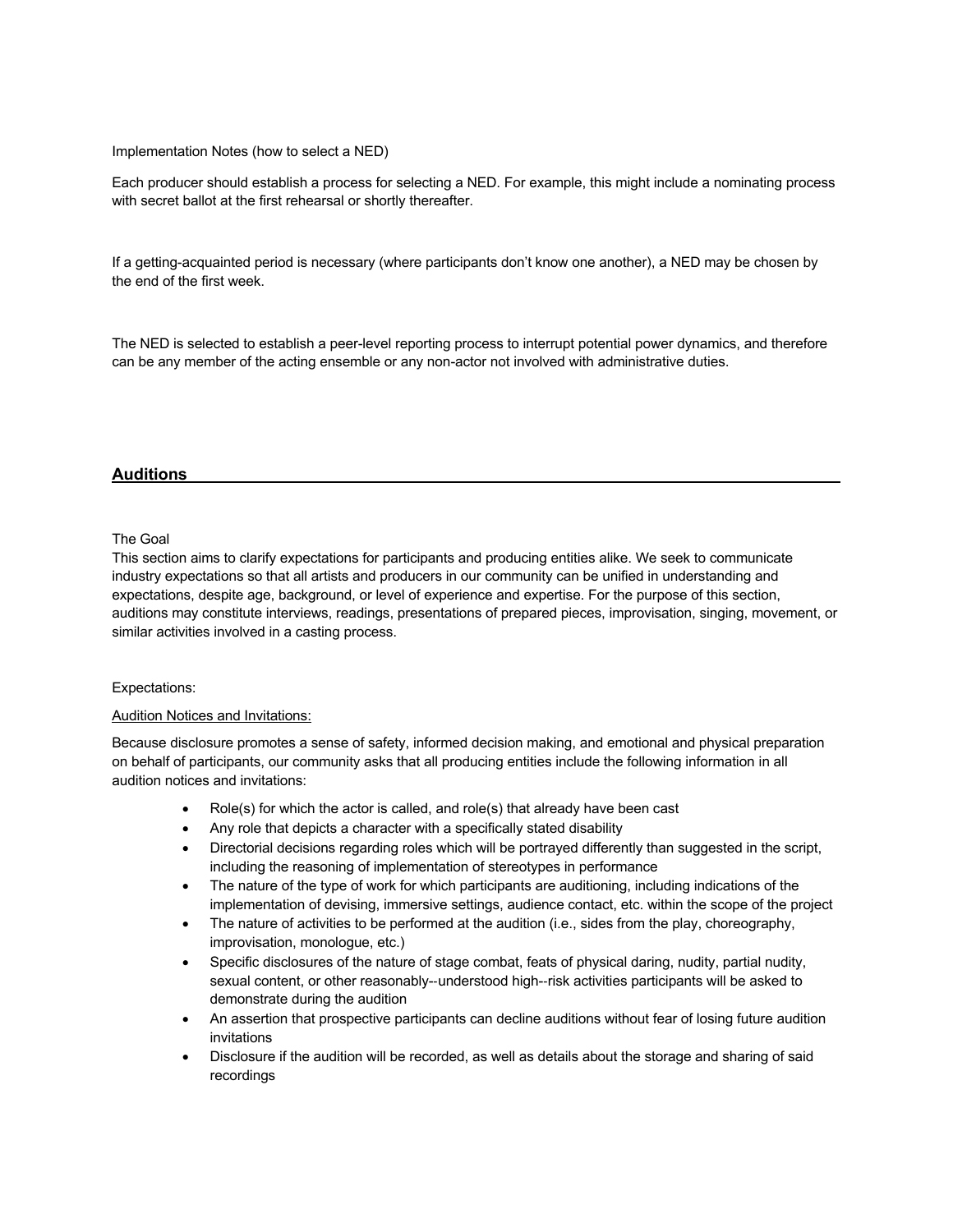- Disclosure of the format of performance and archival; if the performance will be recorded, streamed, etc
- The names of the director, casting authority, choreographer, designers, producer(s), and other known members of the creative team with whom the participant will be expected to interact

## Auditions:

We intend to provide a safe space for the audition, including:

- A smoke-free environment
- A reasonably clean space with sufficient lighting and safe temperature
- A safe surface for dance or fight calls, if applicable
- An absence of unasked-for and uncoordinated fight choreography, or intimacy

• We will not ask prospective participants to attend more than three (3) audition calls for a single production

- Audition calls should be no longer than three (3) hours, and should not run later than 11pm
- Required materials (scripts and sides) should be provided at the audition

• For the safety of all participants, undisclosed and not previously choreographed intimacy, nudity, and violence will not be permitted during auditions

> • Furthermore, we will clearly state the expectation that participants do not initiate violent or sexual contact—or the simulation thereof—that has not been specifically requested and choreographed for the purposes of the audition

• We will not ask prospective participants to disrobe at an audition. (See the Sexual Content and Nudity standard)

• The casting authority should confirm with the prospective participant that they have reviewed the supplied materials and are aware of the requirements as outlined in the audition notice or invitation

• Auditions should not be recorded unless specified in the notice or invitation. If recordings are made, there will be written assurance that the recording will be used privately among casting authorities and destroyed/deleted after the completion of casting

• We will endeavor to make reasonable accommodations to facilitate access, such as allowing interpreters when necessary, holding auditions in accessible facilities, and providing audition materials in advance to artists with disabilities

• Disclosures should be clearly posted at all auditions and callbacks (See the Sample Audition Disclosure Form)

• We will not charge prospective participants a fee to audition

• Prospective participants may decline audition invitations or casting offers without fear of losing future opportunities, and will not be asked to explain their reason

#### Requires Disclosure

The following must be disclosed to participants ahead of the audition:

- If scenes of violence, sexual content, or other choreography will be a part of the audition
- Whether or not understudies will be engaged for the production
- Who is in the audition room

If an audition will be recorded, how long recordings will be kept, how and with whom they will be shared, and when they will be deleted

If known, when callbacks are scheduled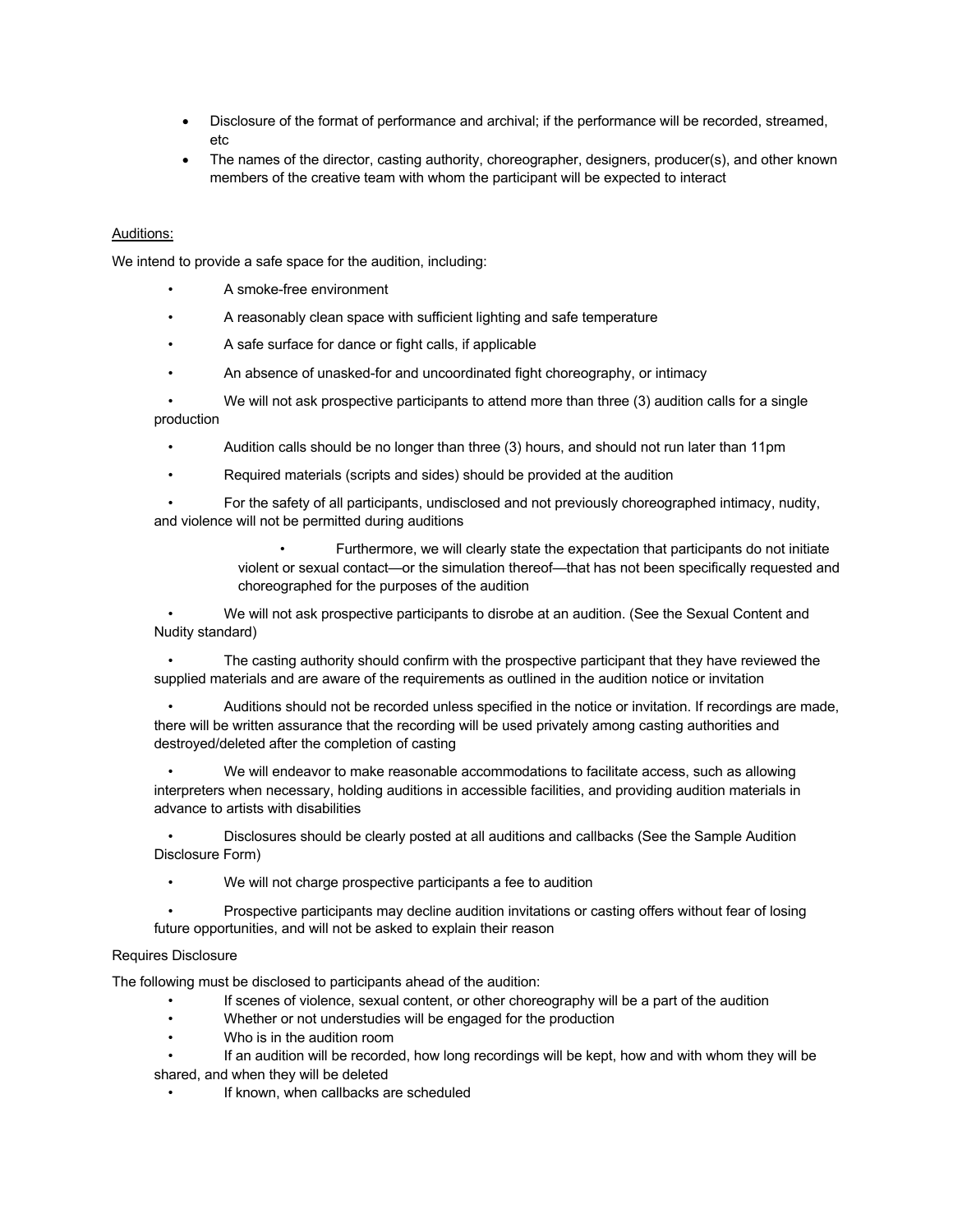#### Explore It Further

The following practices are additionally recommended if possible:

- Provide the full script with audition invitation
- Provide the names of the production's design team, including choreographers
- If the producer has an inclusivity policy, it should be provided with audition notices or invitations
- Once casting is complete, producers should notify those who were called back, but who were not cast

#### Implementation Notes

Try creating a template email posting for audition notices and invitations. This will help ensure you don't forget anything important.

An Audition Disclosure Form visible at all auditions can streamline communication and disclosure.

Engage Casting Director in any meetings/conversations to share necessary information with enough time to prepare audition disclosures with accurate information.

## **Agreements**

### The Goal

To create an understanding between Participants and Producers of what is expected throughout the production process at the beginning of the process.

#### **Expectations**

We will provide each participant with a document outlining our requests, obligations, and expectations for each production. These agreements do not imply that participants are employees, but seek to provide information about the terms of the participant's role in the production.

#### Requires Disclosure

Agreements should include, at a minimum, the following disclosures:

- Compensation—the amount and payment schedule of any stipend, honorarium, or other compensation to participants
	- Responsibilities—a general outline of the responsibilities of the participant
- Schedule—the basic schedule information (start date, whether the rehearsals will be the day or evening, proposed hours--per--week, dates/hours of tech) and the possibility of extensions
- Creative team will be notified of all post performance conversations as soon as possible, but no less than 1 week prior to the performance
	- Photo call notifications should be no less than 1 week prior to performance
- Notification of extension of runs will be made no less than 1 week prior to original scheduled closing

#### Explore It Further

Having agreements reviewed by a labor attorney can help make sure that the agreements are as clear and comprehensive as possible.

#### Implementation Notes

Producers may customize agreements, or use those they already have, provided they include the information described here and accurately convey the expectations and responsibilities of the participants.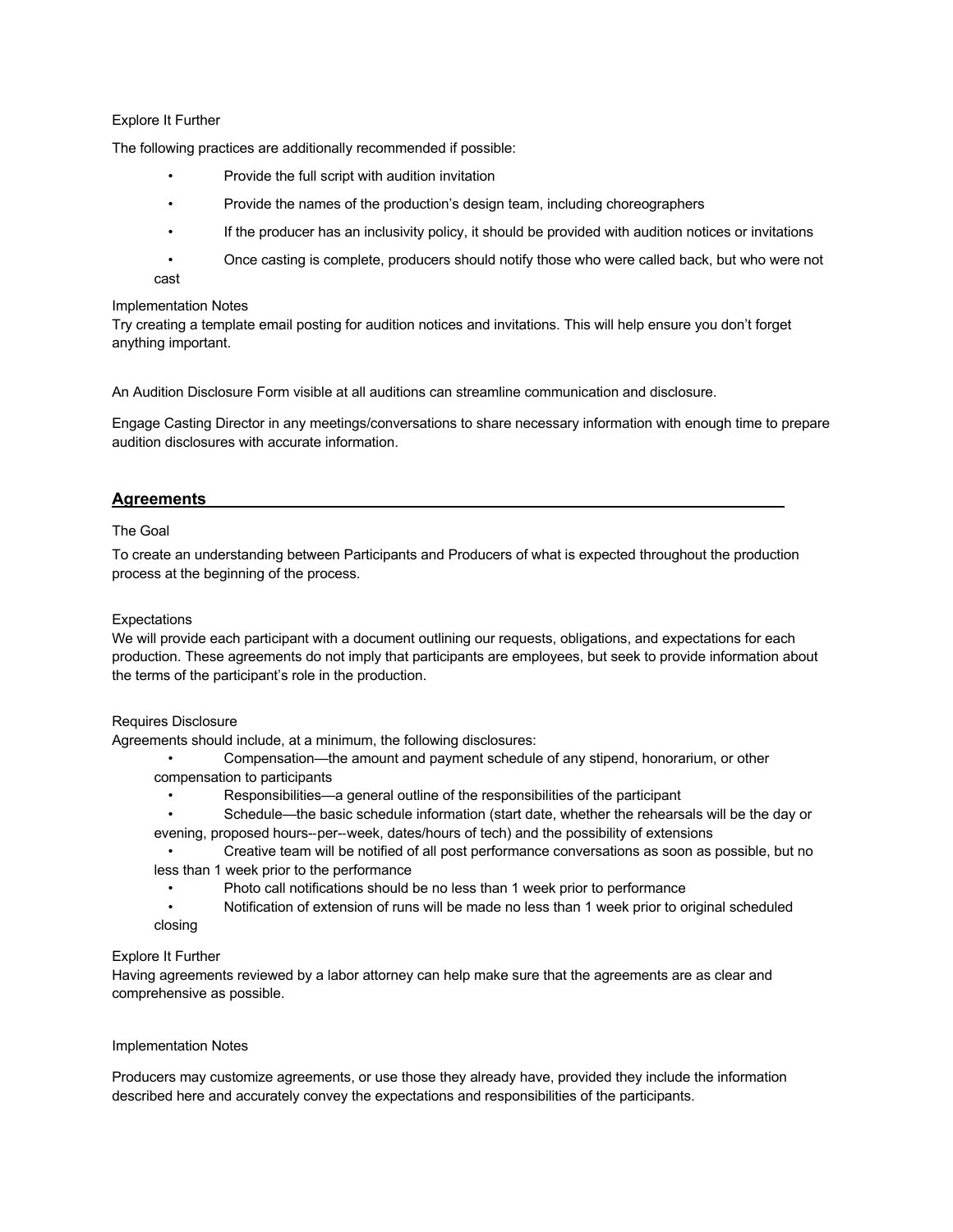## **Understudies**

#### The Goal

The job of an understudy is tough, and the job can be made more difficult if the understudy is not kept in the loop throughout the production process. This standard seeks to provide ways to prepare, include, and inform understudies so they are ready to save the day.

## The Standard

Engaging understudies is strongly encouraged. The following guidelines can help ensure that they are effective and productive members of the production, and given an opportunity to succeed:

• Understudies should have a written agreement detailing expectations regarding time commitments, responsibilities, and compensation

• Understudies should be introduced to the NED and should have the CRP explained to them

• Understudies should have ample time and opportunity to learn all required choreography and highrisk activities with which they may be asked to engage

#### Requires Disclosure

- If understudies will be engaged for the production (disclosed at auditions)
- Any special skills required (dialect, combat, singing, sexual content and nudity,etc.)
- What support the understudies will receive (work with dialect coach, choreographer/s, for example)
- Which role(s) the understudy is expected to cover
- General rehearsal schedule including (in a general sense) when understudies are welcome into rehearsals
	- Whether a put-in rehearsal will be scheduled, if advance notice allows
- Whether costumes will be provided, or if the understudy wears the costumes of the actor being covered, or if the understudy is expected to supply their own costume
- If an actor leaves a production, whether the understudy will replace that actor or the role will be recast
	- The complimentary ticket policy
	- The amount of any stipend, honorarium, or other compensation that will be provided

#### Explore it Further

Have understudies shadow the actors they are covering during a performance.

Allow understudies to observe any rehearsals when special skills (dialects, choreography, etc.) are being taught.

#### Implementation Notes

Requiring understudies to be at the performance venue 30 minutes before each performance will ensure that they are always there when needed. Alternatively, being on call and within a 30-minute travel radius on performance days gives understudies more flexibility while still helping to protect the production.

Provide a date by which understudies are expected to be off--book and performance ready. Have a policy for what happens if the understudy has to go on before that date. Will they go on with a book or will the performance be cancelled?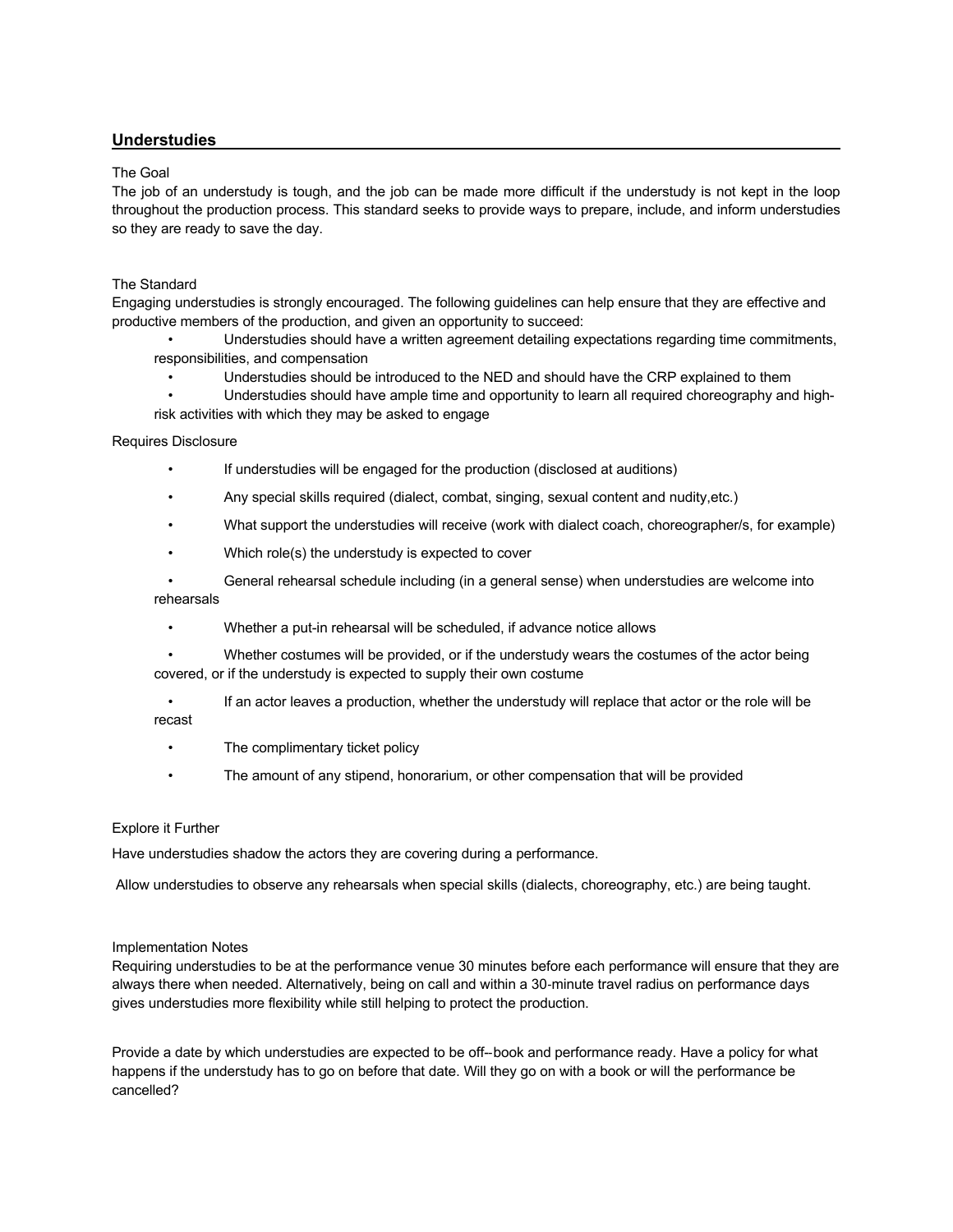In the event a character has audio and or/video in production, (If a character leaves a voicemail, for example), backup recordings featuring the understudies should be made in case they go on.

If an archival video recording of the production is made, giving understudies access to this recording can help them prepare for performance.

## **Basic Health and Safety**

#### The Goal

With careful planning, we endeavor to create spaces and processes for auditions, rehearsals, and performances that are as physically, emotionally, and psychologically safe as possible.

#### The Standard

We intend to make health and safety a regular topic of conversation, and to maintain awareness and procedures that contribute to a safe environment at all times. This includes updating awareness of scientific developments and following all state/local health and safety standards. We seek to prevent, identify, and remedy situations that might be considered unsafe or unhealthy. Furthermore, we intend to respond to physical and emotional crises with appropriate attention and resources when required.

We will strive to promote basic health and safety practices by providing the following:

- Updated information regarding national, state, and local health and safety standards to all participants
- Toilets and sinks, with soap and towels or a hand dryer
- Access to clean drinking water or disclosure of lack of availability
- ADA compliance and willingness to provide accommodations for participants with specific health needs
- Compliance with all safety and health guidelines from local governance and accommodations for participants with specific health concerns
	- A reasonable working temperature (avoiding inclement weather or unsafe temperatures outdoors)

• A reasonable working space including proper ventilation, to accommodate the specific needs of the production and the size of the participant group

- Lighting suitable for the work being carried out
- Transparency regarding duration and timing of work and break periods
- Reasonably clean and well-maintained rehearsal space
- Floors and traffic routes that are free from undue obstructions and tripping hazards
- Functional, non-expired fire extinguishers

• A suitably stocked first-aid kit, including personal protective equipment including gloves, masks, and sanitizing agents

• Transparency regarding insurance coverage for the space and for participants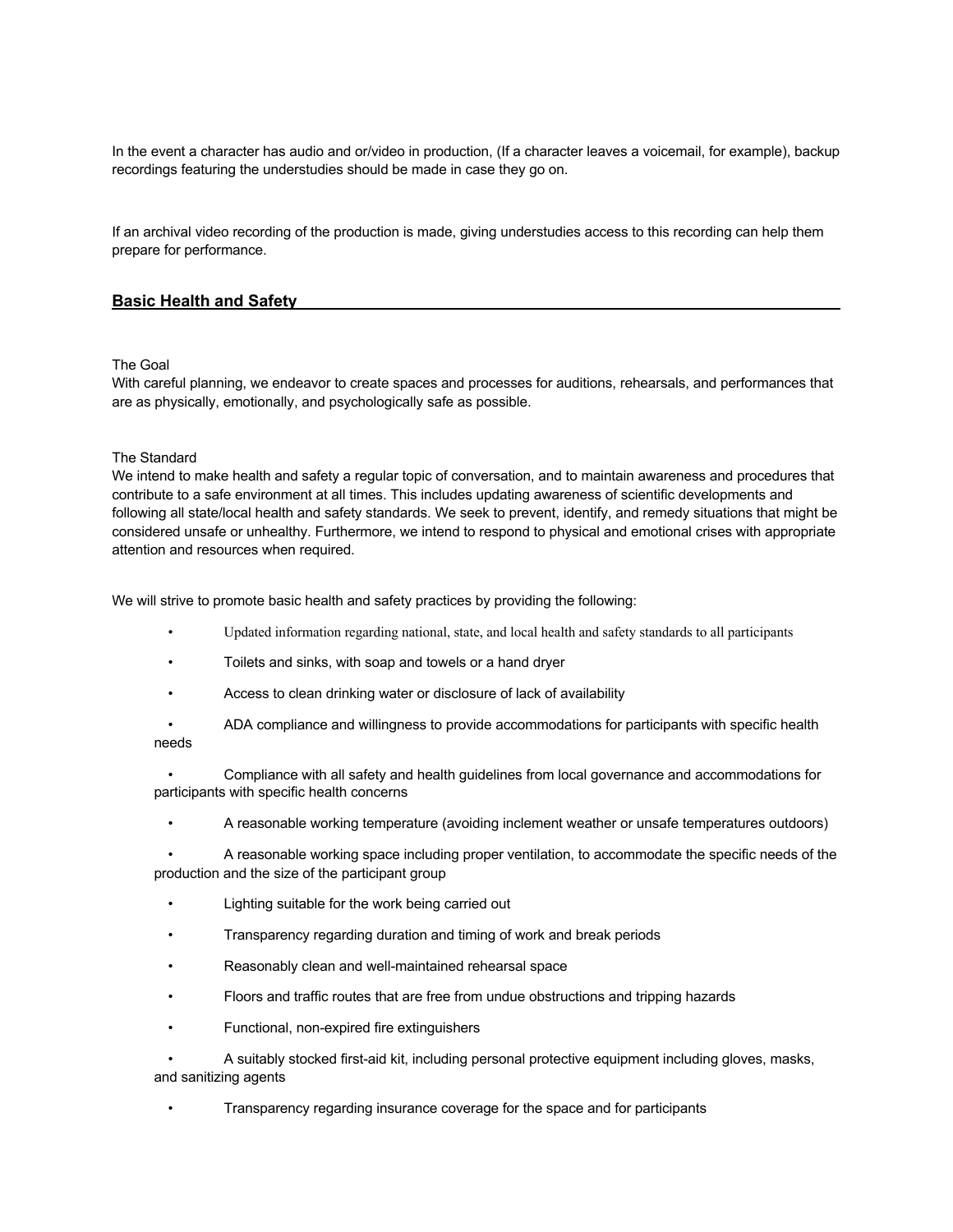- An insurance policy that covers on--site injuries
- A plan for maintenance and sanitation of costumes and props
- A plan for safety-minded set maintenance and upkeep

At the first rehearsal and first tech day with actors or upon changes in the safety circumstances, a safety walk with the SM and present company should include:

- Fire exit locations
- Locations of first-aid kits and fire extinguishers
- Emergency procedures (including contact information for local police stations and the nearestER)
- Tripping or safety hazards in rehearsal settings and constructed stage settings
- Locations of restrooms
- Scenic units, stage floor surfaces, and special effects

• Areas of potential hazard that have or may require glow tape, including the opportunity for performers to point out where they need additional glowtape

If unsafe conditions are discovered, they should be immediately reported to the stage manager, who should keep a record of concerns and their resolution. The SM should also maintain:

- Accident, incident, and first-aid reports
- A checklist of first rehearsal and first tech rehearsal walk-throughs

#### Requires Disclosure

If any aspect of this Standard cannot be achieved because of the nature of the rehearsal or performance space, it should be disclosed to all prospective participants prior to commitment, and changes in circumstances should be disclosed to all active participants as soon as possible.

#### Explore It Further

• Rehearsal and performance spaces should comply with the local jurisdiction's building, fire, and permit codes

- Staff within the organization should be trained in first aid and CPR
- Fire extinguishers, smoke alarms, carbon monoxide detectors, and emergency lighting should be regularly inspected by a professional

It is recommended that individuals leading yoga or other physical exercises should have certification or appropriate professional training to do so, and that other individuals leading warm-ups lead activities that they are appropriately prepared to facilitate

## **Sexual Harassment**

#### The Goal

We seek to understand sexual harassment as it pertains to the theatre, provide procedures to prevent it, and outline recourse when it occurs. We recognize the potential for harassment in rehearsal, during performance, and outside the theatre among participants, staff, board, and audience members. While we acknowledge theatrical environments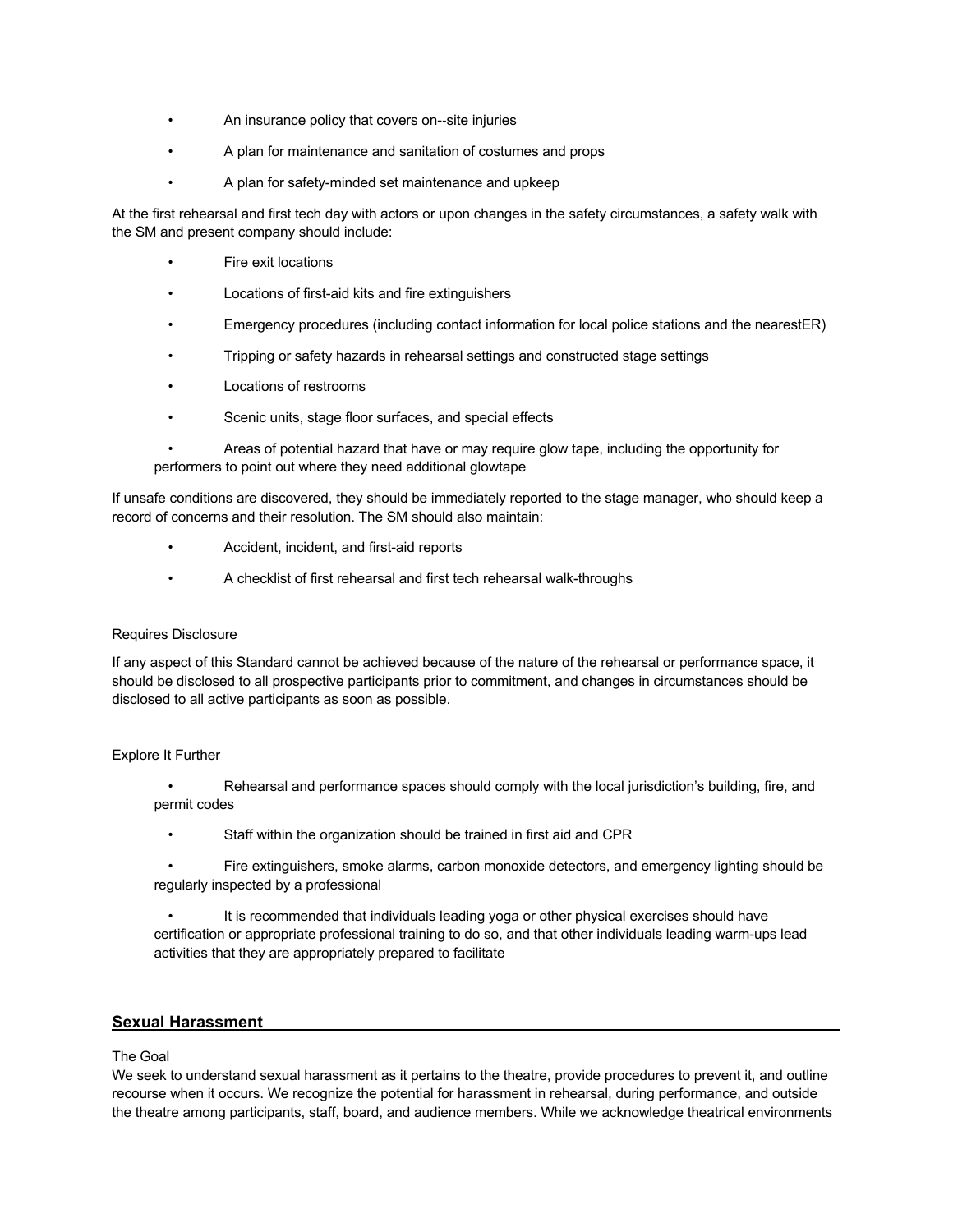can court confusion about the difference between chemistry, artistic freedom, and harassment, we firmly believe that participants can be bold and can live "in the moment" of theatrical material while maintaining choreography, fellow participants' safety, and agreed upon boundaries.

#### The Standard

Clear boundaries should be established and agreed upon among all participants involved, both in rehearsals and performance, particularly in scenes depicting violence, sex, intimate contact, abuse, or gestures of intimacy. • These boundaries may change, and should be re-established and re-clarified frequently.

For reference, according to the U.S. Equal Employment Opportunity Commission (EEOC), sexual harassment is described as follows: *It is unlawful to harass a person (an applicant or employee) because of that person's sex [sic]. Harassment can include "sexual harassment" or unwelcome sexual advances, request*s for *sexual favors, and other verbal or physical harassment of a sexual nature.*

• Although the law doesn't prohibit offhand comments or teasing, harassment is illegal when it is so frequent or severe that it creates a hostile or offensive work environment or when it results in an adverse employment decision (such as the victim being fired or demoted).

• Although the law describes harassment as aligning with a "person's sex," this document also applies to gender identity, sexual orientation, and all aspects of an individual's personhood and lived experience, to include race and appearance (as in comments of fetishization).

Note: The harasser can be the victim's supervisor, a supervisor in another area, a co---worker, or someone who is not an employee of the employer, such as a client or customer.

Note: The EEOC covers "employees" only, not contractors or volunteers. For that reason, this standard seeks to provide a definition for sexual harassment in the theatrical workplace for participants not covered by EEOC laws and other regulations, and to provide an understanding of and sensitivity to the nuances of a theatrical workplace. **Harassment in a broader sense includes, but is not limited to:**

**• Inappropriate or insulting remarks, gestures, jokes, innuendoes or taunting about a person's gender, gender identity, sexual identity, racial or ethnic background, color, place of birth, citizenship, ancestry, creed, or ability**

**• Persistent unwanted questions or comments about a participant's private life outside the boundaries of consent established in rehearsal**

**• Posting or displaying materials which may cause humiliation, offense, or embarrassment outside the parameters of the production. A production about pornography, violence, or racism may involve such images in the rehearsal space or in a dramaturgy packet, but such images are not appropriate for open display in dressing rooms, bathrooms, or other similar spaces**

Sexual Harassment in a theatrical workplace:

In a theatrical context, harassment can be additionally defined as one or a series of comments or conduct of a gender---related or sexual nature outside the boundaries of consent or production content, which is known or ought reasonably to be known to be unwelcome/unwanted, offensive, intimidating, hostile, or inappropriate. It is worth noting that the higher the emotional/sexual risk a production asks of its artists, the greater the diligence of each member of production and artistic staffs is needed to foster an environment of emotional safety.

Sexual harassment includes but is not limited to the following, when occurring outside of the scope of participants' established boundaries of consent, the production's dialogue and choreography, or production content:

• Unwelcome or inappropriate remarks, jokes, innuendoes, taunts, or suggestive/insulting sounds made in reference to a person's body, physical characteristics, attire, gender, gender identity, sexuality, sexual orientation, or other aspects of their personal identity

Stereotyping of race, gender, gender identity, religion, color, national origin, ancestry, marital status, sexual orientation, ability, or other status protected by law

• Any unwanted or inappropriate physical contact such as touching, kissing, massaging, patting, hugging, or pinching

• Unwelcome inquiries, suggestions, or comments about a person's sex life, personal life, sexuality, or sexual preferences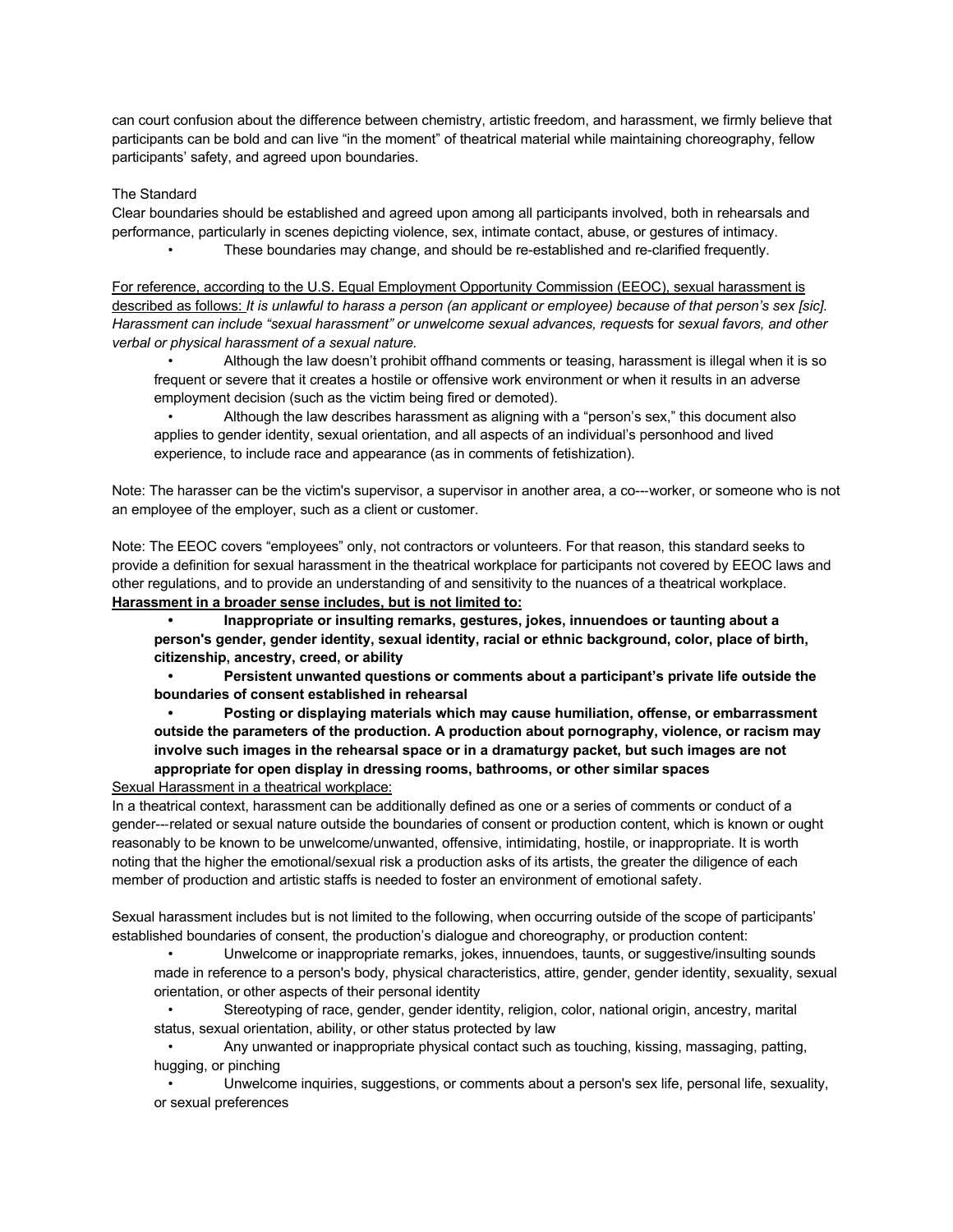Posting or displaying materials, articles, or graffiti that is sexually oriented

• Requests or demands for sexual favors, especially those that include, or imply, promises of rewards for complying (e.g., job advancement opportunities) and/or threats of punishment for refusal (e.g., denial of job advancement or opportunities)

• Attempting to engage in sexual behaviors that are choreographed for the stage outside of established rehearsal and performance spaces

• Suggesting an actor who appears naked onstage or in rehearsal is not allowed physical boundaries and/or privacy, and/or not respecting said boundaries and/or privacy

- Intentional failure to observe the dressing room standards laid out in this document
- Inviting an actor to rehearse sexual content outside of scheduled rehearsals
- Repeated invitation/suggestion to take relationships of a sexual nature beyond the stage
- Using the text of a production that is sexual, violent, threatening, or offensive in offstage discourse
- Improvising sexual content without expressed consent

All participants have the right to be consistently free from repeated or unwanted sexual solicitations, especially those tied to benefits, advancements, rewards, reprisals, or threats to either personhood or profession.

Any of the behaviors outlined above have the potential to create a negative environment for individuals or groups. It should be noted that a person does not have to be a direct target to be adversely affected by a negative environment. It is understood that creative atmospheres are not always "emotionally sanitary"—they can safely be bawdy, profane, vulgar, and challenging.

We assert that having a practice of establishing and respecting personal boundaries of consent and maintaining an environment that facilitates responses to boundary violations can broaden our opportunity to be challenging and fearless in our work.

Concerns about harassment, safety, or a negative environment should be reported using the concern resolution path (starting with level one wherever possible), and all concerns should be treated with the utmost respect for the safety and well-being of all participants.

## **Audience and Front of House**

## The Goal

Audience members are active participants in live performance. In recognizing this, we seek to create an environment in which audiences and artists can collaborate and share a space that is both safe for all involved and conducive to the theatrical experience.

#### **Expectation**

We recognize that theatre takes place in a wide range of venues, environments, and types of audience and for purposes of this document we will define traditional audience environment and nontraditional audience environment. Productions are mounted in a wide range of venues, environments, and types of interaction with audiences. This standard defines them as follows:

• A traditional audience environment takes place in a venue where the audience space and the performance space are defined and primarily separate from one another. In a traditional audience environment, actors are not typically expected to directly interact with the audience.

• A nontraditional audience environment include–but is not limited to–site-specific theatre, performances with direct audience interaction, immersive theatre, and performances where the actors or audiences move throughout and/or interact with each other.

Pre-production: The type of audience environment should be disclosed during pre-production, at the time of audition, or as soon as determined.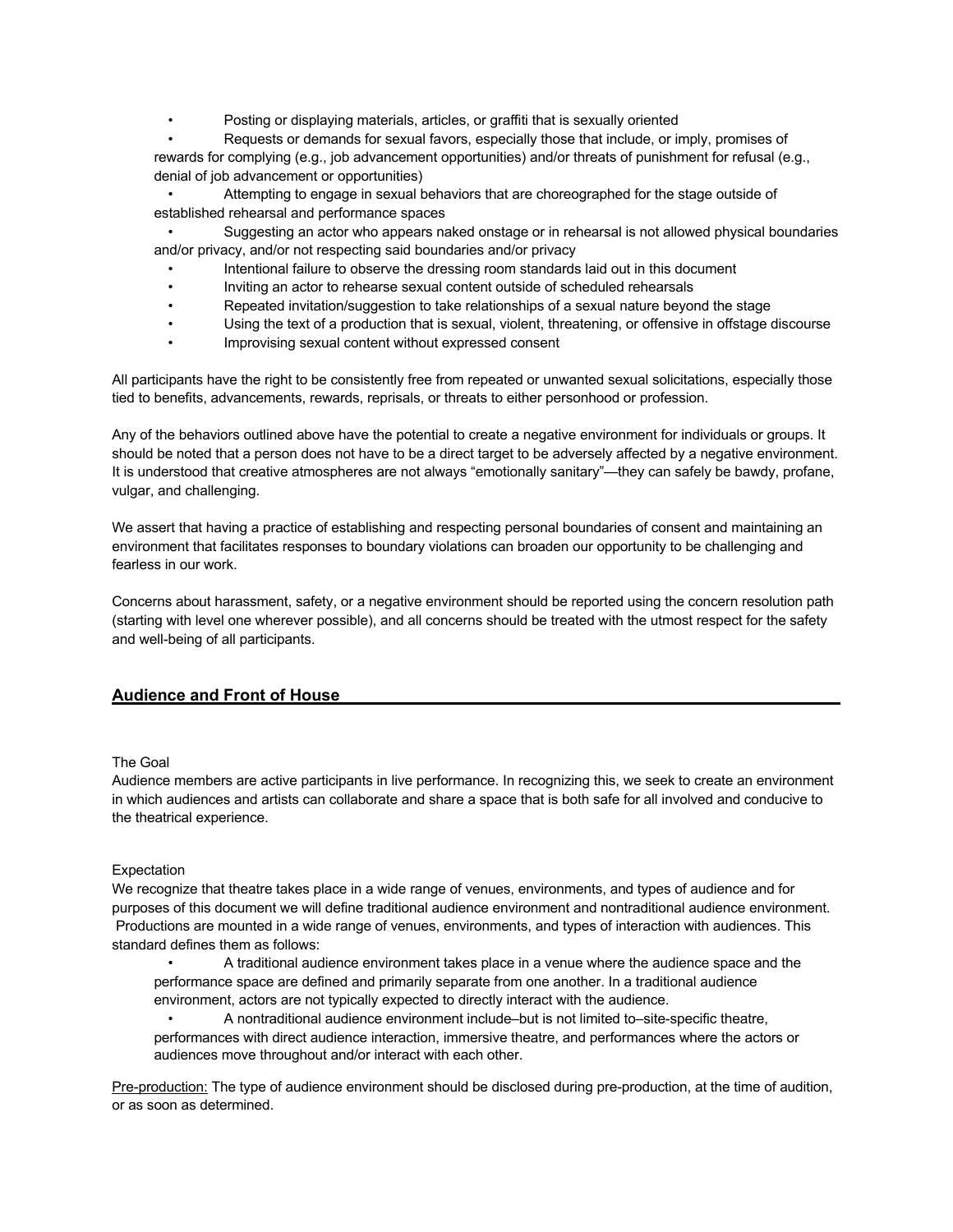Preview Performances: Preview performances for productions are strongly recommended.

• For safety purposes within nontraditional audience environments, additional attention and experimentation with playtesting and preview performances may be necessary.

Performances: To the extent feasible, without disturbing the artistic integrity of the production, the nature of any audience interaction or other nontraditional audience environment should be communicated to audience members before the performance begins. This allows the audience to be willing participants in the production and can help to prevent unexpected audience behavior during the performance. It will also allow audience members to make an informed choice based on their needs and comfort level.

Content Warnings: Physical and health triggers ought to be clearly disclosed (ex: strobe lights, fog, splatter zone and other sensory triggers).

Considering the emotional and mental safety of audience and participants, please carefully determine what thematic content warnings to include, and how to include them (ex: sexual assault, acts of violence, and other content triggers).

Front Of House Operations: For all public performances, including previews, the producer should designate at least one individual to oversee the box office and front of house operations. This individual should be expected to:

- Attend at least one run-through or technical rehearsal prior to the first audience.
- Inform the stage manager of any audience conditions that may impact the performance.

• Conduct a pre-performance meeting with any and all ushers and front of house staff prior to every show to cover:

- Building safety requirements and emergency plans
- Audience configuration
- Expectations of audience engagement
- A prevention and response plan for frequent unacceptable audience behaviors

(drunkenness, inappropriate interactions with actors, use of cell phones, talking during the performance, vaping, etc.).

Post Performances: Producer will communicate to audience when community conversations are scheduled to take place after performances.

## **Dressing Rooms**

#### The Goal

Performers need time and space to prepare for their performance. The space provided for this preparation should be safe, respectful, and wherever possible, private.

The Standard

Even in the tiniest of spaces, privacy and concentration are important when preparing for performance. We will endeavor to create a dressing room environment where all inhabitants recognize these values and participate in fostering a safe place for artists to prepare.

• Children under the age of 18 should be given private dressing room accommodations whenever possible.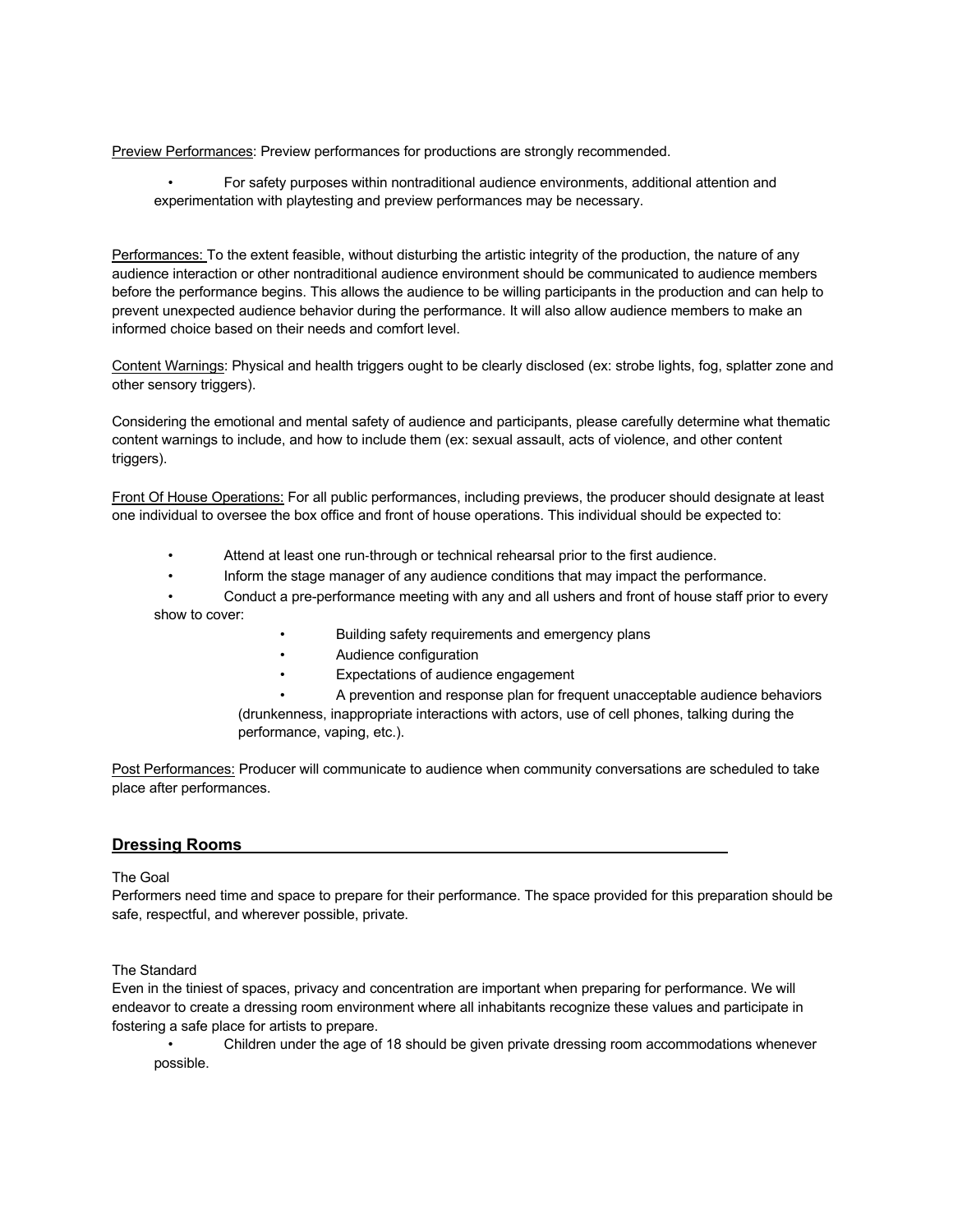• Reasonable accommodations should be made to respect individual modesty, and designated space should be provided for participants to change clothes and prepare for their performance. This space will be referred to as a dressing room, even if it's not an entire room.

• Non-actors (with the exception of the SM and wardrobe staff) should not be allowed in the dressing room during the time between 30 minutes before the performance begins and 30 minutes after the performance ends. In the event that is not possible, communication between the dressing room inhabitants and those who need to pass through is encouraged to establish the least intrusive way to share the space.

• Where costumes are used, a clothing rack and hangers should be provided.

• Recording by any means, and posting any recordings or photos online, should not be permitted in the dressing room without the prior consent of all individuals present.

• Reasonable accommodations should be made to respect the preferences of all participants sharing a dressing room, particularly with regard to the discussion of media reviews and/or who might be in the audience.

• Inhabitants of dressing rooms should respect the property and personhood of fellow inhabitants by limiting their use of perfumes, smelly or messy food, and behavior such as talking on cell phones, playing music (without consulting dressing room mates), or other similar activities.

• Any concerns related to the dressing rooms should be resolved (a) between its inhabitants, (b) with the consultation of the NED, or (c) according to the CRP.

### Explore It Further

• Dressing room space should accommodate a reasonable amount of participants' personal belongings.

• While it is always advisable to leave valuables at home, provisions should be made for a reasonable quantity of "valuables" to be collected before and returned immediately after each performance. The SM will coordinate with the production team, venue, and producing entity to establish and communicate practices for storing valuables. The stage management team will follow the practices established by the venue and producing entity, but the SM is not personally responsible for ensuring the safety of items during performance.

• All efforts need to be made to provide dressing rooms that are in accordance with actor gender identification. Actors should be allowed to occupy the dressing room in accordance with their gender identification. Actor desires related to dressing rooms should be communicated openly ahead of time with Director, Costumer, and SM.

## **Diversity, Equity, Accessibility and Inclusion**

#### The Goal

Theatre engages the full spectrum of humanity. Telling the stories of complex human experience often includes representations of violence, racism, homophobia, abuse, and other challenging content. We seek an ethical atmosphere when engaging in this content, working with diverse groups of participants, and particularly when producing culturally sensitive work. The Rocky Mountain Region Standards does not dictate content, casting, design, or other production elements and seeks to create respectful, safe and equitable environments.

#### The Standard

We make the following commitments to all participants who work with us:

• When invited to audition, prospective participants have the right to make inquiries about how their lived experience (personhood) will be used within the production, particularly when the work will be devised (when there is no script at the time of audition). Inquiries will receive a thoughtful response and will remain confidential aside from relevance to the specific production.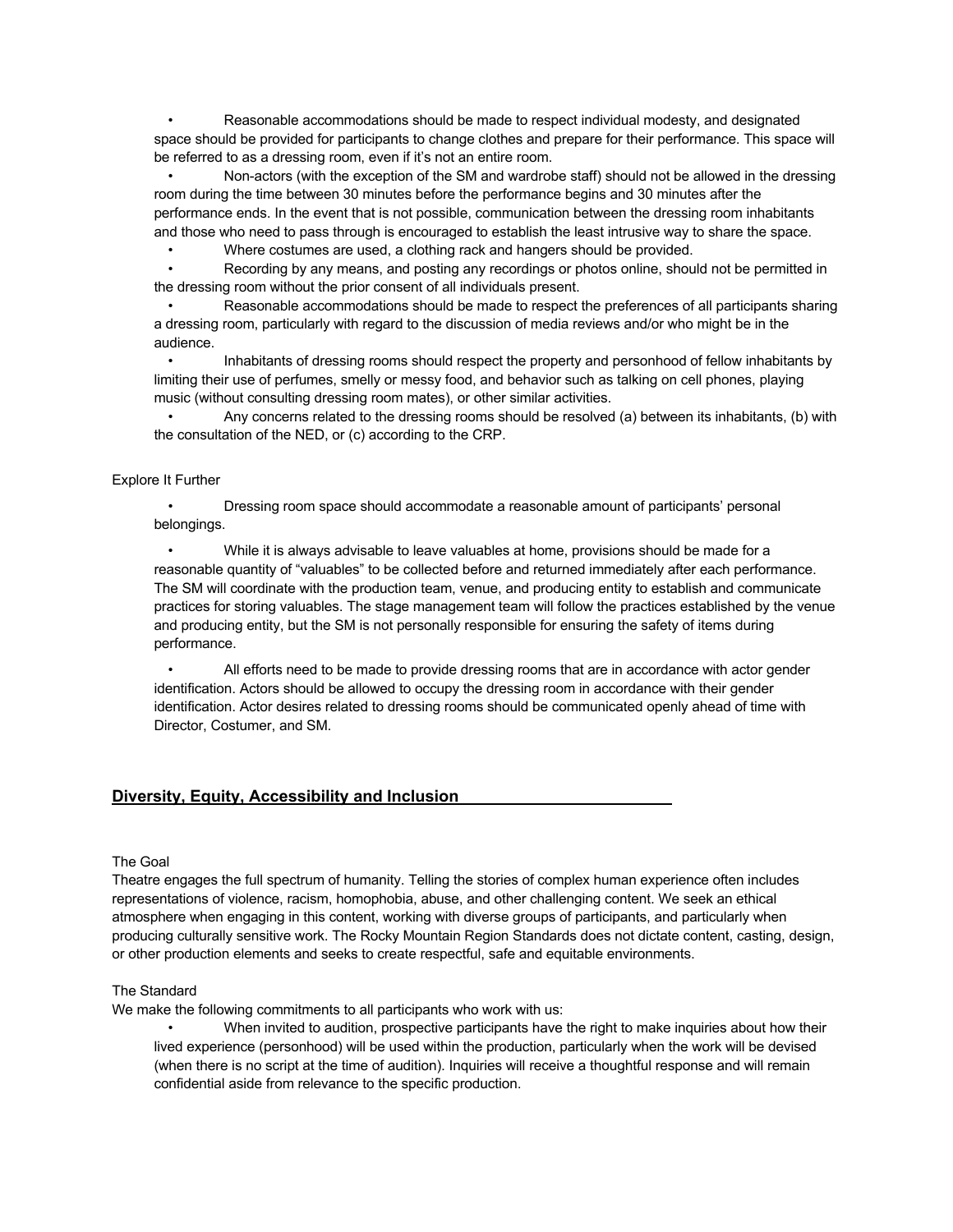• Sometimes a potential participant discovers in the course of auditioning that they are uncomfortable with production elements as they relate to their personhood. Potential participants have the right to decline casting offers without fear of reprisal such as losing future opportunities. It is not the participant's responsibility to explain why they chose to decline an offer.

• Whenever possible, diversity, accessibility, and inclusion should be considered both in casting and in assembling production and design teams. In particular, work that explores a specific lived experience should seek production personnel who can speak to that experience.

• During the rehearsal process, participants should voice concern if they feel uncomfortable with the use of their lived experience (personhood?), which may include:

> • Costume pieces that can reasonably be understood as culturally demeaning, which were not disclosed at audition/casting, and could not have been expected by a reading of the script or otherwise available materials.

• Staging (culturally based violence or abuse, for example), which was not disclosed at the time of audition/casting.

• Accents or dialects to underscore a cultural representation not disclosed at the time of auditions/casting.

Make-up that can reasonably be described as "black face," "brown face," "yellow face," "red face," or similar portrayal, which was not disclosed at the time of audition/casting.

• Unrealistic expectations of any individual's body

• When staging scenes of cultural violence, or other culturally charged narratives and language, we will follow the same practice of consent building outlined in the Sexual Content and Nudity standard. Disclosure of this type of performance will be made at the audition, and the emotional risk associated will be recognized throughout the process.

• We seek to address concerns with generosity and humility through the channels of the CRP as outlined in this document.

## Explore it Further

Producers should seek opportunities to intern, mentor, include, and professionally engage participants of color and alternately abled bodies at all levels of their organization.

## **Choreography: Nudity, Violence, Movement**

#### The Goal

The goal of this section is to outline considerations specific to forms of higher-risk and specialized performance, including but not limited to onstage violence, intimacy choreography and nudity, heightened movement, etc.

#### The Standard

Higher-risk performances require clear communication at all stages of the process, beginning with pre-production meetings and audition notices and continuing throughout final performance, strike, and post-mortem. In audition notices, auditions, offer discussions, agreements, understudy preparation, rehearsals, tech, and performances, we intend to create a safe and respectful atmosphere for all participants. We believe that communication, safety, respect, accountability, artistic freedom, collaborative integrity, and personal discipline are the cornerstones of effective production processes. These cornerstones should be present from the beginning to the end of the process.

## Facilities:

As previously stated, the following should be provided in all rehearsals and performance spaces; especially those in which high-risk physical theatre takes place.

- First-aid kit, including cold packs
- Access to the producing entity's accident reporting system (whether paper or online)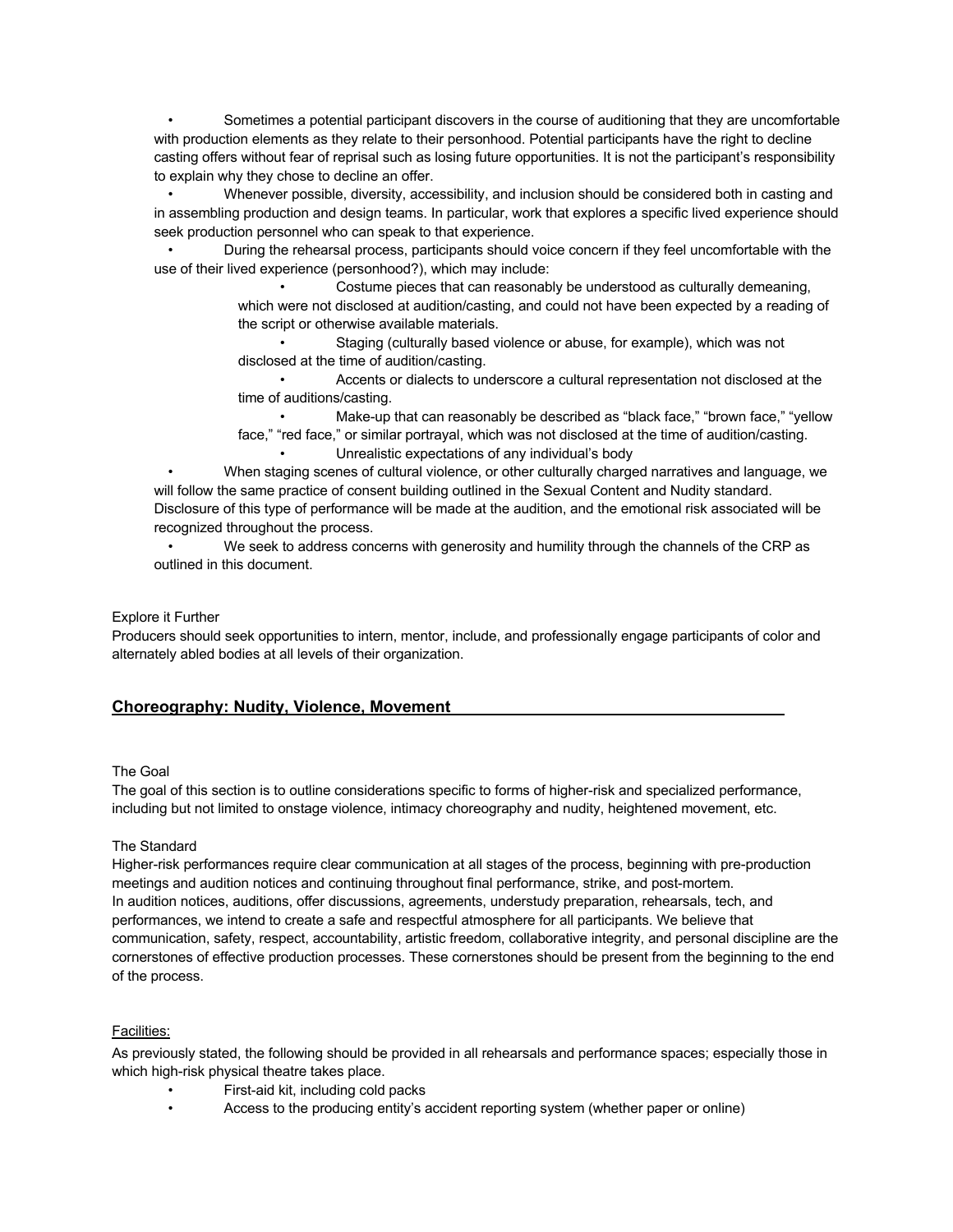- **Water**
- Telephone for emergencies
- Adequate on-and off-stage lighting
- Safe temperature range (refer to AEA standards for specifics)
- Ventilation
- Space for warm-ups
- Floors and surfaces that are clean, well maintained, and appropriate for the activity
- Padded and/or glow-taped corners and hazards
- Proof of liability insurance

#### Equipment, Weapons, and Specialized Costumes:

All specialized equipment and costumes should be:

- Suitable for the required choreography and movement
- Installed by a qualified rigger and/or appropriate professional
- Inspected and maintained by a trained technician before each use
- Inspected by any actors who use the equipment before each use
- Handled only by those required to do so

#### Preproduction and Auditions

• A movement specialist or choreographer should be engaged for any production that includes weapons, hand-to-hand combat, intimacy, intimate violence, specialized movement techniques, or any similar high-risk activity.

• The movement specialist should be engaged as early in the production process as possible and be included in production and design meetings whenever feasible.

• This movement specialist/choreographer may or may not be the production's director or an actor in the production, so long as the individual is qualified to fulfill this responsibility and their role is clearly communicated to all participants.

• For the safety of all participants, undisclosed and not previously choreographed intimacy, nudity, and violence will not be permitted during auditions.

At the time of audition, prospective participants should be notified about:

The nature of any specialized movement or physical theatre (i.e. weapons, physical combat, intimate violence, tumbling, aerial acrobatics, dance, yoga, etc.) acknowledging that concepts may change;

• The name and professional experience of the movement specialist/choreographer if possible.

• Prospective participants should be provided the opportunity to identify reservations related to specific high-risk activities involved in this production, including but not limited to:

- Staged intimacy
- Staged violence
- Onstage nudity

Prospective participants should be provided the opportunity to identify (not expected to explain in detail) their physical abilities, limitations, injuries, and/or personal safety concerns as they relate to the possible choreography.

#### Rehearsal

• The movement specialists and/or choreographers should be introduced to the cast at auditions, first rehearsal, or as soon thereafter as possible.

• The choreographer or movement specialist should provide clear warm-up expectations to be followed in their absence.

• A schedule for rehearsing all choreography should be established and followed.

• Adequate time, space, and guidance should be allocated for stretching and warming up individually and as an ensemble before all choreography rehearsals.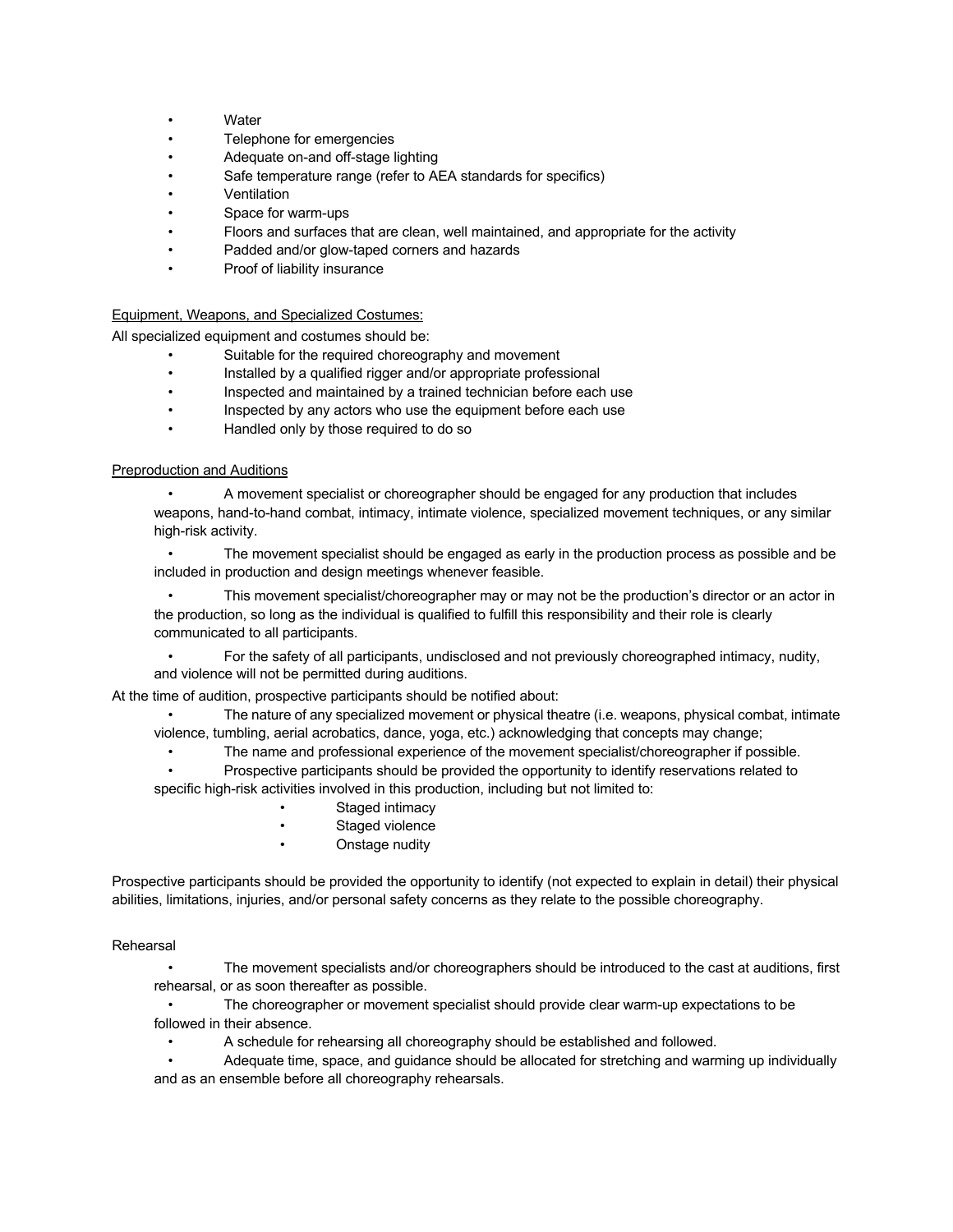• Adequate time and space should be given to teach, rehearse, and adjust all choreography or movement techniques.

• Adequate time should be allocated at the end of rehearsal for cooling down, asking questions, and voicing concerns.

• Before work starts the actors, director, choreographer, and stage manager should agree to the requirements of the planned activity (kiss, slap, dance, etc.). Participants are then responsible for staying within those agreed-upon boundaries.

• A choreography captain (typically a cast member with experience in the form of physical theatre being taught) should be chosen to ensure that the choreography is rehearsed and doesn't change unintentionally. The captain should notify the stage manager or designer/choreographer of any issues with the choreography.

• Choreography should be recorded by all participants and stage management in writing (and on video, when appropriate) so that stage managers, performers, and choreography captains have a reference for maintaining the choreography.

> If video is utilized, participants will be informed as to the use, storage, distribution, and destruction of said footage.

• Time should be set aside at the beginning of rehearsal to run through choreography. These calls are particularly important before running the show. Calls should be conducted in a distraction-free, appropriately lit space.

• Actors should communicate any illness, injury, discomfort, or fatigue experienced before, during, and after rehearsals.

• A 10-minute break should be provided after every 80 minutes of physical work.

• The director/choreographer and actors should agree on a vocabulary of safety (i.e. the word "bail" could be used to abandon a movement mid-execution).

• Regular rehearsal reports should be sent to the movement specialist/ choreographer and should include notes to the movement specialist/choreographer if any adjustments need to be made to the choreography, or if any problems develop.

• Safe working temperatures should be maintained in the rehearsal space (refer to AEA standards for specifics). When possible, the nature of the choreography should be considered when establishing this temperature (warmer in the case of nudity, cooler in the case of highly physical activity, for example).

### **Performance**

• Choreography calls should occur before every show, and should take place in a focused environment free of interruptions or distractions.

• Performance reports should include the movement specialists/choreographers, noting any issues that arise and any actor injuries (whether related to the choreography or not).

• Performers should have a communication plan with the stage manager to report (on the day it occurs) any inappropriate or potentially unsafe changes in the performance of choreography and/or use of equipment or weapons.

• A safe working temperature should be maintained in the space. When possible, the nature of the choreography should be considered when establishing this temperature (warmer in the case of nudity, cooler in the case of highly physical activity, for example).

• The stage manager should check in before and after performances with each actor involved in the choreography, confirming that the choreography is maintained and consent/boundaries have not been overlooked.

• If any choreography is altered during performance, actors should notify the Stage Manager as soon as possible.

#### **Specific Considerations: Violence**

## The Goal

Onstage violence can be a shove, a slap, the use of weapons, elaborate fight sequences, sexual violence and more. We believe that performers should not routinely incur pain, bruises, or other injury while enacting violence. Our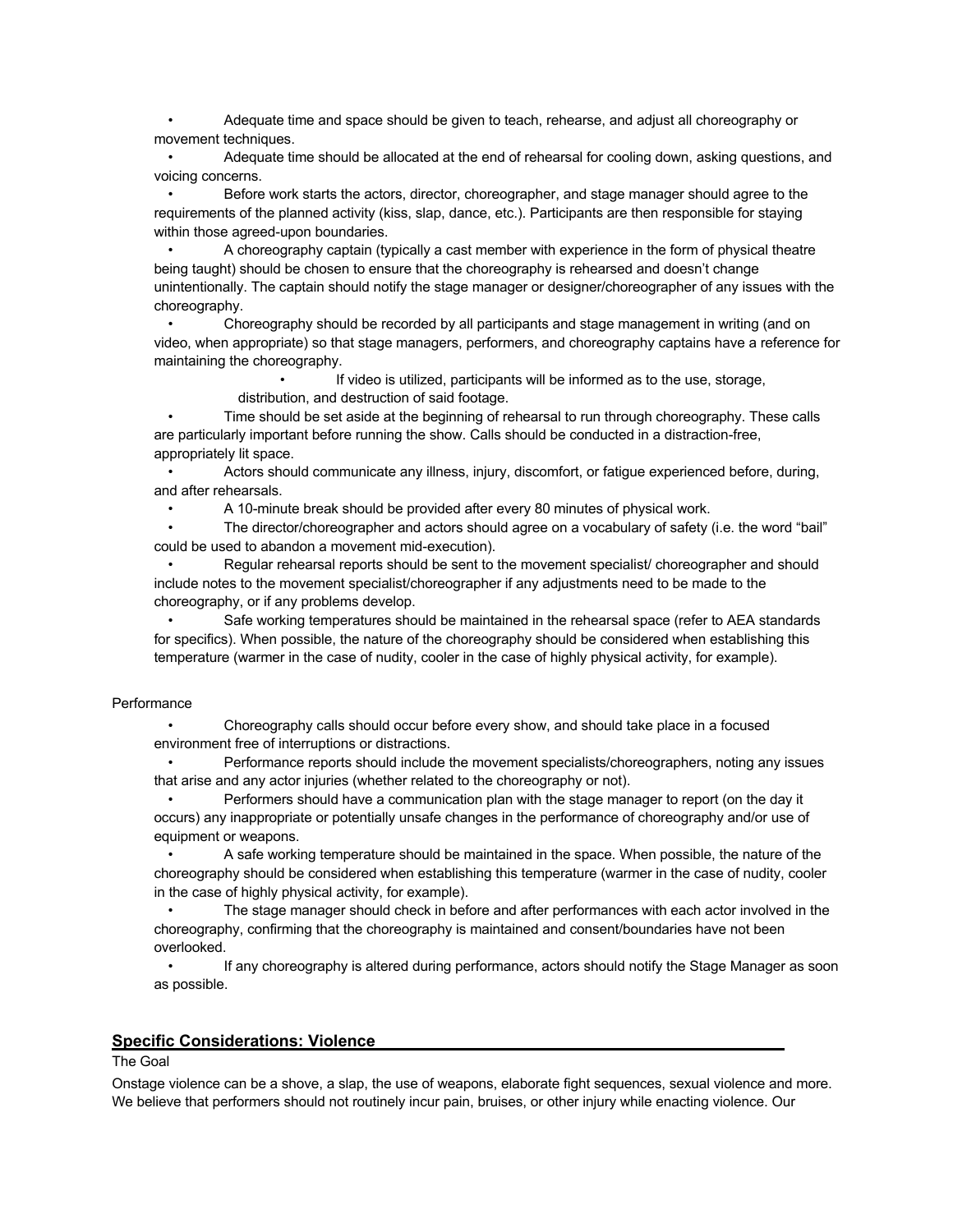intention is to prepare for and mitigate the risks of onstage violence to create a safe space in which to take artistic risks.

#### Implementation Notes

It can be helpful to assign a fight captain who is not involved in the fight choreography, so that the fight captain has the opportunity to observe the choreography from the outside (off-stage during performances, if possible).

• The stage manager should have a good line of sight to any fight choreography so that they can monitor and discuss any changes during the run of the show.

## **Specific Considerations: High-Risk Physical Theatre**

#### The Goal

High-risk physical theatre uses performance techniques that carry with them a greater chance of injury than traditional theatre practices. This includes but is not limited to acrobatics, tumbling, performing on silks or other equipment, and performing in motorized set pieces. This type of work should not be undertaken without the extra attention, equipment, and precaution needed to do so safely.

#### Implementation Notes

• For all high-risk physical theatre, it is important to work with an appropriately specialized professional.

• It is important that the SM and other appropriate production personnel verify the safety of the equipment prior to every performance.

## **Specific Considerations: Staged Intimacy and Nudity**

#### The Goal

Staged Intimacy and Nudity (I/N) require careful consideration as early as the season selection process. Artists in scenes with (I/N) take great personal risk, and our goal is to allow them to take that risk in an environment that is safe, supportive, and comfortable. (I/N) should only be included in a production when it can be done responsibly, with the assistance of an intimacy choreographer, and according to the following recommendations. We seek to replicate the conditions, detail and documentation and accountability traditionally employed for fight choreography for scenes with intimacy and nudity.

#### Preproduction and Auditions

• I/N should not be required or requested during any audition. Actors performing nude must be at least 18 years old, and should provide proof of age at the audition.

• Actors who will be asked to perform I/N as part of the production must be informed of the nature of the I/N expected and allowed the opportunity to confirm consent, at the time of audition. (See below for more specifics about **consent**)

#### Rehearsal

• Prior to rehearsing scenes with I/N, the actors, director, choreographer, and stage manager should discuss the content and estabish consent and boundaries for the rehearsal. Participants should build consent and discuss boundaries before rehearsing scenes with I/N. A self care cue or safe word (such as "button") should be established for I/N rehearsals, and use of the agreed upon term should always be respected.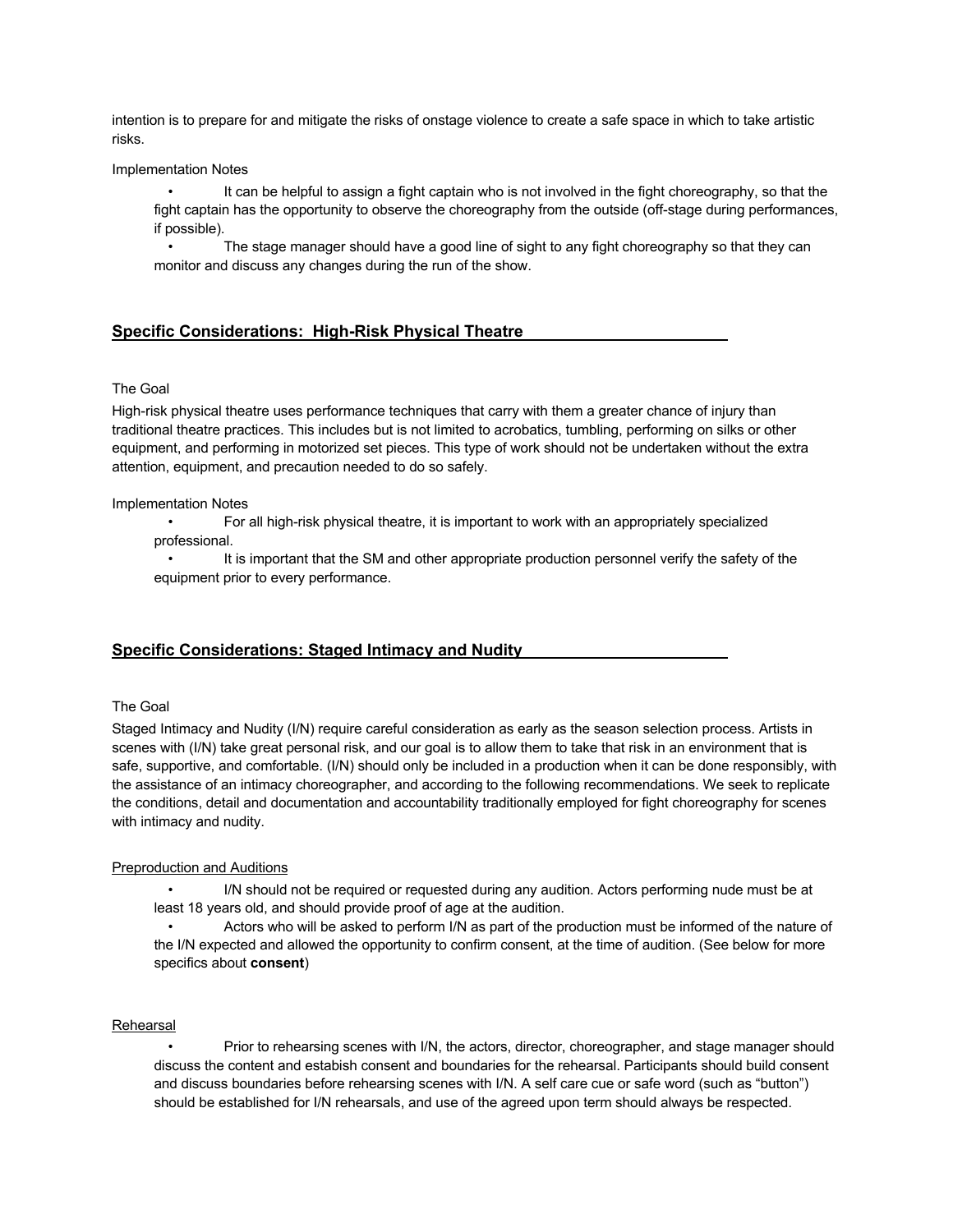• Initial I/N rehearsals should be closed, such that only participants involved in the scene are present. I/N rehearsals should be opened after agreement by the stage manager, director, and actors involved. The stage manager should be present at all rehearsals where I/N is rehearsed to maintain the documented choreography and any changes made.

• Stage managers should document the terms of consent and details of sexual and I/N choreography.

• Actors performing nude scenes should be allowed to have and wear robes or other coverings when not rehearsing. Said coverings should not be shared, and should be available immediately outside of the performance space at all times.

• Actors should have the option to decline I/N elements added after audition disclosure.

• Nude actors should not be photographed or recorded on video at any time during rehearsal, tech, or performance.

### Technical Rehearsals

• Nudity during technical rehearsals should be limited to those times when it is absolutely necessary. Flesh-colored clothing or a robe may be worn when nudity is not required.

• Technical rehearsals should be closed to visitors during scenes with I/N.

• The stage manager and production team should be vigilant in identifying and resolving potential physical hazards for nude actors, such as splinters and rough edges.

### Performance

Only participants whose presence is required should be present in the wings or in any backstage space with a view of the stage.

## Consent

We believe that building consent among participants is an important part of creating an atmosphere of trust and communication. We intend to recognize the following practices when building consent among participants:

• A consent-building conversation or activity should clearly specify the range of contact that is acceptable (e.g., anything but bikini area is within the range, or kissing is always closed mouth, etc.).

• The boundaries may change over the rehearsal process; any change to the boundaries should be discussed and agreed upon by participants. When these changes require changes to choreography, all participants in this choreography and the Stage Manager should record the new choreography.

There should be an opportunity to discuss potential boundary violations at the end of each rehearsal and performance.

• The agreed-upon choreography of intimate contact should be maintained once a show is in production. Previously established and documented alternate choreography may be utilized if necessary.

• Actors should inform the stage manager and their scene partner(s) if they are sick (sore throat, cold sore, etc.), and alternate choreography should be defined for sick days.

#### Requires Disclosure

- I/N should be disclosed in notices and invitations and at auditions.
- Precast actors or hired designers should be made aware of I/N prior to accepting their roles.
- Designers should receive disclosure of I/N and known design requirements

#### Explore It Further

• When intimacy choreography is required for a production, prospective participants can be auditioned using nonsexual choreography

• Discussions around moments of I/N and how they will be handled should begin during preproduction meetings.

• Intimacy choreographer should be engaged for the production and included in pre-production meetings.